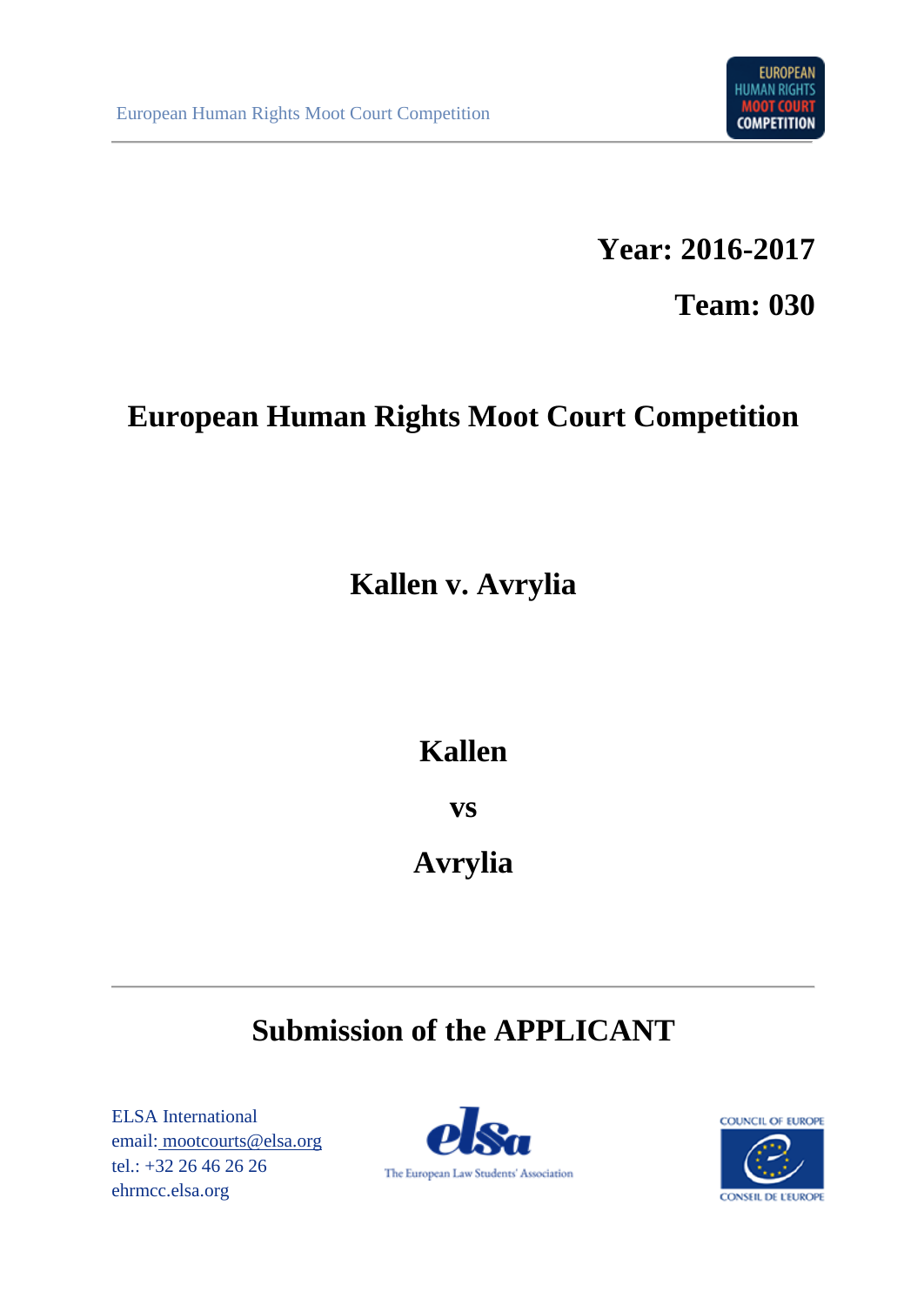#### **TABLE OF CONTENTS**

# **I. LIST OF ABBREVIATIONS**

<span id="page-1-0"></span>Art - Article

CoE - Council of Europe CPT - European Committee for the Prevention of Torture ESD - Emergency State Decree EU - European Union HRC - Human Rights Committee NGO - Non-governmental organization SG - Secretary General of the Council of Europe UN - United Nations UN CAT - United Nations Committee Against Torture

# **II. LIST OF REFERENCES**

# <span id="page-1-1"></span>**1. Cases**

#### *a. Cases of the European Court of Human Rights*

*A. and Others v. the United Kingdom*, app. no. 3455/05 (19 February 2009)

*Aksoy v. Turkey*, app. no. 21987/93 (18 December 1996)

*Alchagin v. Russia,* app. no. 20212/05 (7 January 2012)

*Allan v. the United Kingdom,* app. no. 48539/99 (05 November 2002)

*Assenov and Others v. Bulgaria*, app. no. 24760/94 (28 October 1998)

*Avanesyan v. Russia, app. no.* 41152/06 (18 September 2014)

*Bouyid v. Belgium*, app. no. 23380/09 (28 September 2015)

*Camenzind v. Switzerland*, app. no. 21353/93 (16 December 1997)

*Campbell and Cosans v. the United Kingdom*, app. no. 7511/76 (25 February 1982)

*Chahal v. the United Kingdom*, app. no. 22414/93 (15 November 1996)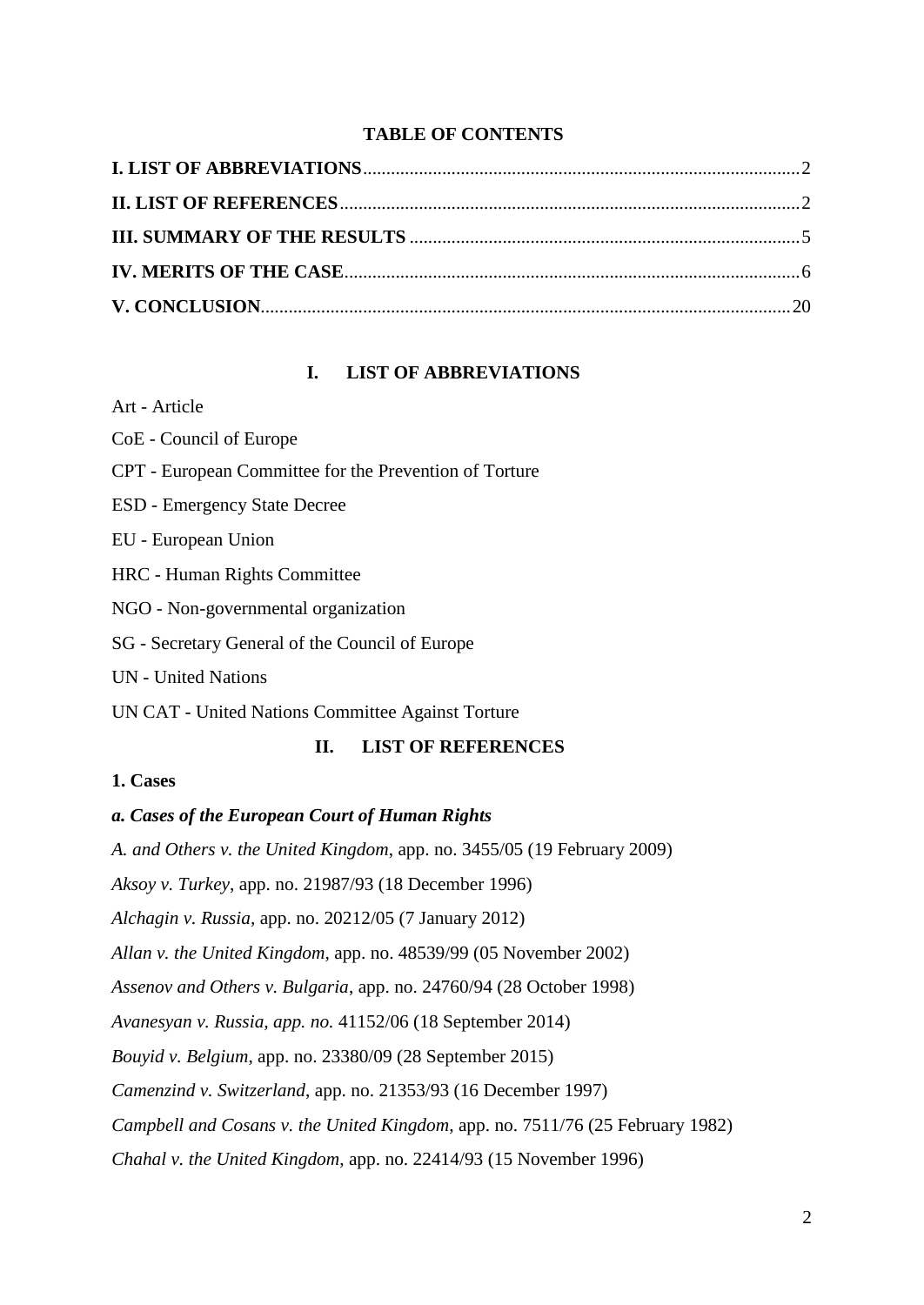*Ciulla v. Italy*, app. no. 11152/84 (22 February 1989)

*Cremieux v. France*, app. no. 11471/85 (25 February 1993)

*D. v. the United Kingdom*, app. no. 30240/96 (2 May 1997)

*Denmark, Norway, Sweden and the Netherlands v. Greece*, app. nos. 3321/67, 3322/67,

3323/67, 3344/67 (18 November 1969)

*Dumitru Popescu v. Romania (no.2)*, app. no. 71525/01 (26 April 2007)

*Elçi and Others v. Turkey*, app. nos. 23145/93, 25091/94 (13 November 2003)

*Erdagöz v. Turkey*, app. no. 37483/02 (21 October 2008)

*Fox, Campbell and Hartley v. the United Kingdom*, app. nos. 12244/86; 12245/86; 12383/86 (30 August 1990)

*Funke v. France*, app. no. 10828/84 (25 February 1993)

*Gäfgen v. Germany*, app. no. 22978/05 (1 June 2010)

*Gusinskiy v. Russia*, app. no. 70276/01 (19 May 2004)

*Harju v. Finland,* app. no. 56716/09 (15 February 2011)

*Harutyunyan v. Armenia,* app. no. 36549/03 (28 June 2007)

*Heaney and McGuinness v. Ireland,* app. no. 34720/97 (21 December 2000)

*Ibrahim and Others v. the United Kingdom,* app. nos. 50541/08, 50571/08, 50573/08,

40351/09 (13 September 2016)

*Imakayeva v. Russia*, app. no. 7615/02 (09 November 2006)

*Jalloh v. Germany,* app. no. 54810/00 (11 July 2006)

*Jėčius v. Lithuania*, app. no. 34578/97 (31 July 2000)

*Kalantari v. Germany*, app.no. 51542/99 (11 October 2001)

*Kennedy v. the United Kingdom*, app. no. 26839/05 (18 May 2010)

*Khan v. the United Kingdom,* app. no. 35394/97 (12 May 2000)

*Klass and Others v. Germany,* app. no. 5029/71 (06 September 1978)

*Koktysh v. Ukraine*, app.no. 43707/07 (10 December 2009)

*Kolesnik v. Russia*, app. no. 26876/08 (17 June 2010)

*Kruslin v. France*, app. no. 11801/85 (24 April 1990)

*Kudla v. Poland*, app. no. 30210/96 (26 October 2000)

*Labita v. Italy*, app. no. 26772/95 (6 April 2000)

*Ladent v. Poland*, app. no. 11036/03 (18 March 2008)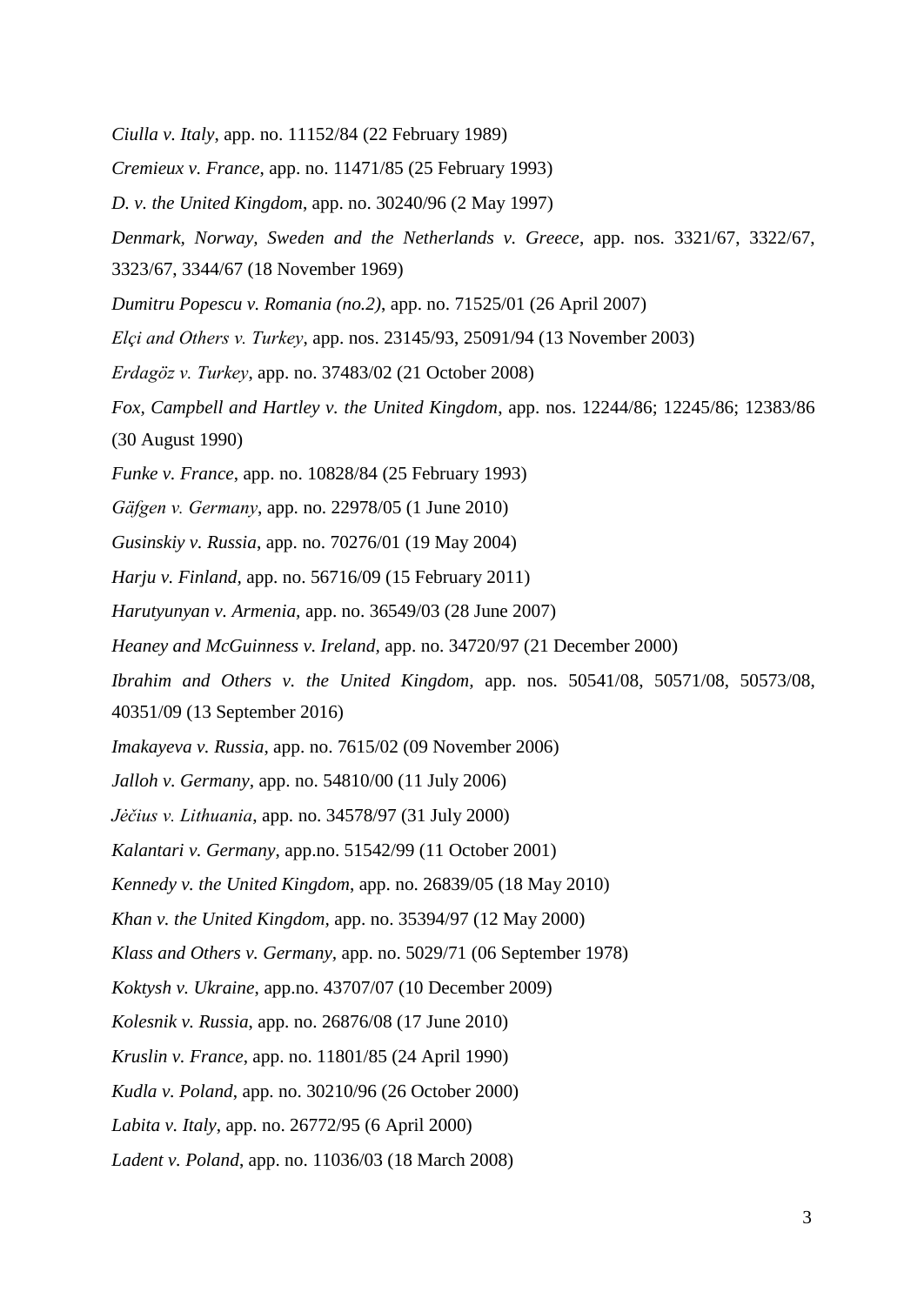*Lawless v. Ireland*, app. no. 332/57 (14 November 1960) *Liu v. Russia,* app. no. 42086/05 (06 December 2007) *Mamatkulov and Askarov v. Turkey*, app. nos. 46827/99, 46951/99 (4 February 2005) *Miailhe v. France*, app. no. 12661/87 (25 February 1993) *Murray v. the United Kingdom*, app. no. 14310/88 (28 October 1994) *O'Hara v. the United Kingdom*, app. no. 37555/97 (16 October 2001) *Ostendorf v. Germany*, app. no. 15598/08 (7 March 2013) *Othman (Abu Qatada) v. the United Kingdom*, app. no. 8139/09 (17 January 2012) *Pischalnikov v. Russia,* app. no. 7035/04 (24 September 2009) *Prezhdarovi v. Bulgaria,* app. no. 8429/05 (30 September 2014) *Robathin v. Austria*, app. no. 30457/06 (3 July 2012) *Roman Zakharov v. Russia,* app. no. 47143/06 (04 December 2015) *Rotaru v. Romania*, app. no. 28341/95 (5 May 2000) *Saadi v. Italy*, app. no. 37201/06 (28 February 2008) *Salduz v. Turkey,* app. no. 36391/02 (27 October 2008) *Salman v. Turkey*, app. no. 21986/93 (27 June 2000) *Saunders v. the United Kingdom*, app. no. 19187/91 (17 December 1996) *Schenk v. Switzerland,* app. no. 10862/84 (12 July 1988) *Sejdovic v. Italy*, app. no. 56581/00 (1 March 2006) *Sher and Others v. the United Kingdom*, app. no. 5201/11 (20 October 2015) *Smirnov v. Russia*, app. no. 71362/01 (7 June 2007) *Société Colas Est and Others v. France,* app. no. 37971/97 (16 April 2002) *Soering v. the United Kingdom*, app. no. 14038/88 (07 July 1989) *Sorvisto v. Finland*, app. no. 19348/04 (13 January 2009) *Sultanov v. Russia*, app. no. 15303/09 (4 November 2010) *Szabó and Vissy v. Hungary*, app. no. 37138/14 (12 January 2016) *Teixeira de Castro v. Portugal,* app. no. 25829/94 (09 June 1998) *Tyrer v. the United Kingdom*, app. no. 5856/72 (25 April 1978) *Vilvarajah and Others v. the United Kingdom*, app. nos. 13163/87, 13164/87, 13165/87, 13447/87, 13448/87 (30 October 1991) *Wieser and Bicos Beteiligungen GmbH v. Austria*, app. no. 74336/01 (16 October 2007)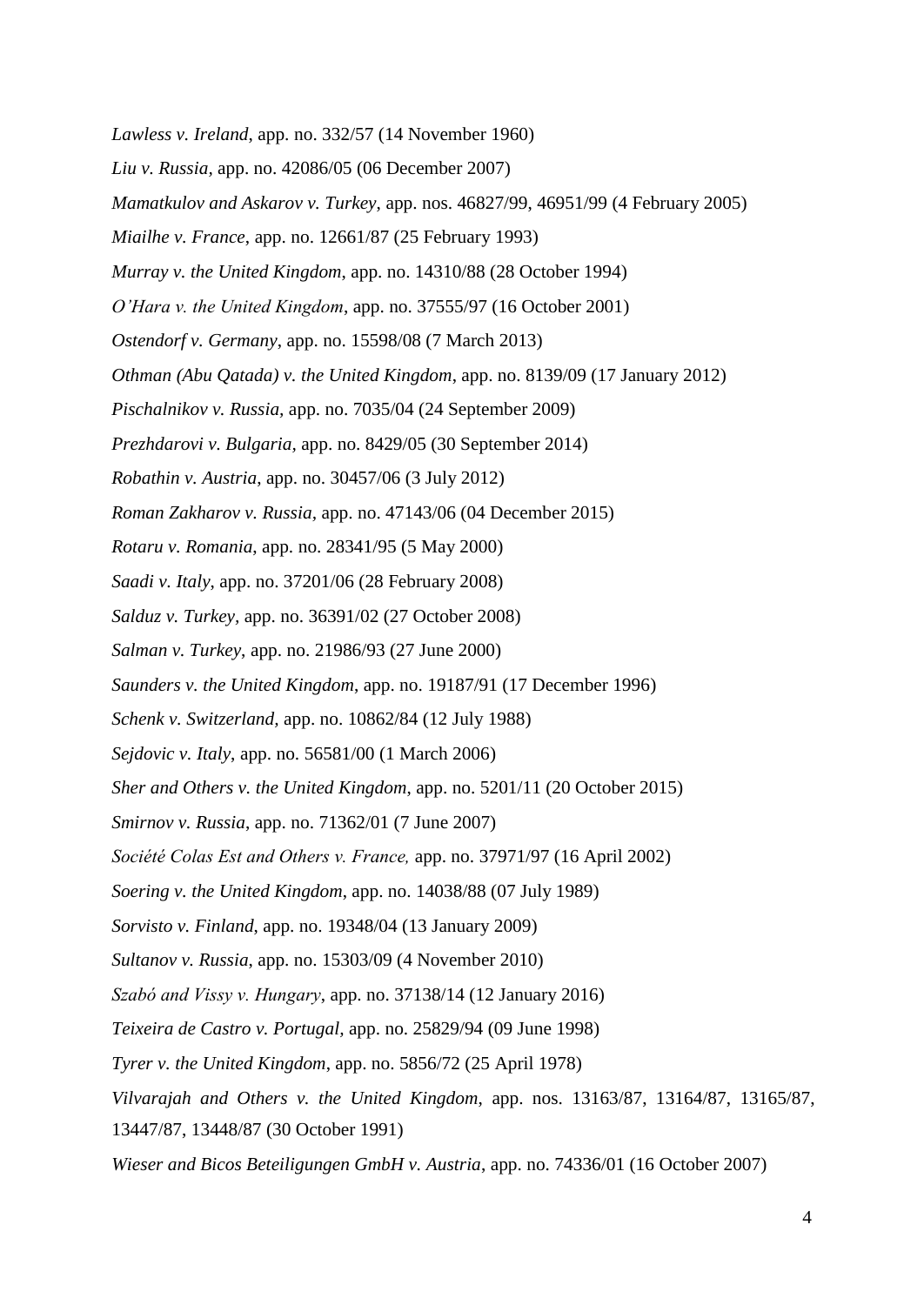# *b. Cases of United Nations Committee Against Torture*

*Agiza v. Sweden*, app. no. 233/2003 (25 June 2003)

# **2. Treaties**

Convention for the Protection of Human Rights and Fundamental Freedoms (4 November 1950)

Convention on the Prevention of Terrorism (16 May 2005)

# **3. Literature**

Harris, David / O'Boyle, Michael / Bates, Ed / Buckley, Carla, Law of the European Convention on Human Rights, 3rd edition, Oxford University Press, 2014

# **4. Miscellaneous**

Directive 2013/48/EU of the European Parliament and of the Council (22 October 2013)

CoE, PACE Resolution 2090, Combating international terrorism while protecting the Council of Europe standards and values (26 January 2016)

CoE, CommDH (2004) 13, Report on the visit to Sweden (8 July 2004)

CoE, CPT/Inf (2011) 28, 21st General Report (10 November 2011)

CoE, CPT/Inf (1995) 10, 5th General Report (3 July 1995)

Report of the UN High Commissioner for Human Rights on the protection of human rights and fundamental freedoms while countering terrorism, E/CN.4/2006/94 (16 February 2006)

# **III. SUMMARY OF THE RESULTS**

<span id="page-4-0"></span>The Applicant's right not to be subject to inhuman and degrading treatment under Art 3 was violated during the interrogation. Non-punishment of perpetrators of the ill-treatment is a violation of the procedural safeguards under Art 3. If enforced, extradition of the Applicant will infringe Arts 3, 5 and 6.

The Applicant's right to liberty and security under Art 5 was violated as his detention was not based on reasonable suspicion and was not effected for the purposes of bringing him before competent legal authority.

• The Applicant's right to fair trial under Art 6 was violated due to (i) usage of selfincriminating statement obtained as a result of ill-treatment to secure conviction and (ii) lack of legal assistance during the interrogation.

The Applicant's rights to privacy and to respect for correspondence under Art 8 were violated as the ESD does not contain adequate safeguards against covert surveillance.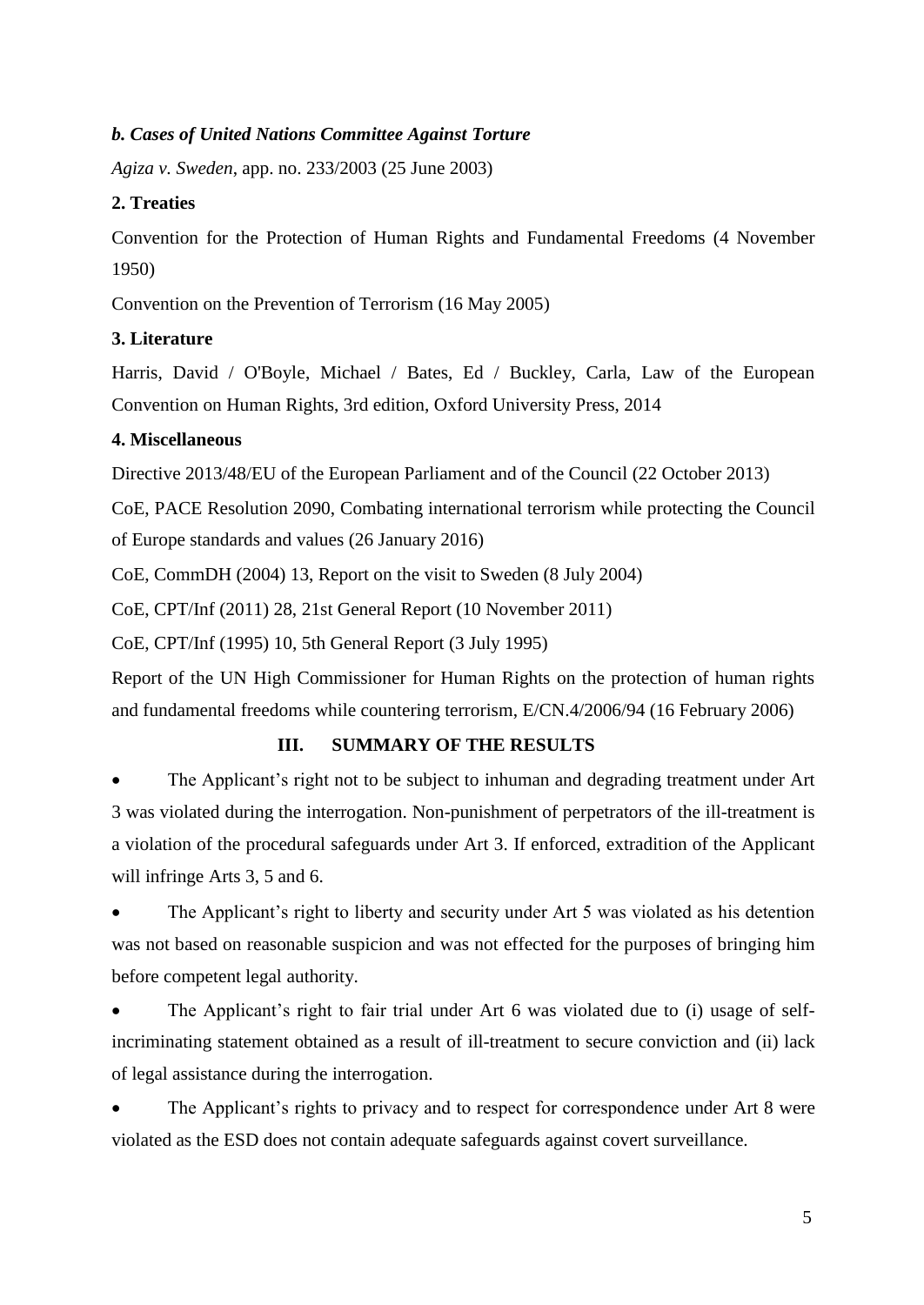The Applicant's rights to respect for private life, home and correspondence under Art 8 were violated by the search of his house and seizure of two computers and several boxes of documents. In justifying covert surveillance and search and seizure, the Respondent cannot rely on derogation under Art 15. Measures adopted in the context of the derogation were not strictly required by the exigencies of the situation, rendering the derogation invalid. Also, the Respondent failed to duly notify the SC of the CoE of the derogation.

The Applicant's right to an effective remedy under Art 13 was violated as the ESD does not imply right to appeal against covert surveillance measures. Accordingly, the Respondent cannot claim non-exhaustion of domestic remedies.

#### **IV. MERITS OF THE CASE**

#### <span id="page-5-0"></span>**a. Article 3**

#### *1. Violation of Article 3 regarding the Applicant's interrogation*

1. Art 3 stipulates that "*no one shall be subjected to torture or to inhuman or degrading treatment or punishment*". Even in the most difficult circumstances, such as the fight against terrorism and organized crime, the Convention prohibits derogation from Art 3, despite the pressure from States to dilute this protection in cases concerning threat of terrorism.<sup>1</sup>

2. First of all, the Applicant submits that treatment of Mr. Kallen by national security officers is both inhuman and degrading. In order to invoke violation of Art 3, inhuman or degrading treatment "*must attain a minimum level of severity*".<sup>2</sup> The threshold level for *de minimis* rule is relative and depends on all circumstances of the case, such as nature and context of treatment, its manner and methods used, its duration.<sup>3</sup>

3. As regards degrading treatment, the Court stressed that "*in respect of a person deprived of his liberty, any recourse to physical force which has not been made strictly necessary by his own conduct diminishes human dignity and is in principle an infringement of the right set forth in Art 3, whatever the impact on person in question*".<sup>4</sup> Thus, in *Bouyid v. Belgium* one slap caused to each of the applicants while they were under the police control was not strictly necessary by their conduct and was found to diminish their dignity.<sup>5</sup>

4. In the present case, two hits in a face were not strictly necessary in the view of Mr. Kallen's conduct, as there was no physical resistance from him during the questioning. In this

<sup>1</sup> *Saadi v. Italy*, § 137; Committee of Ministers Resolution 1840 (2011), § 5.1; PACE Resolution 2090, § 16.3

<sup>2</sup> *Kudla v. Poland*, § 91

<sup>3</sup> *Tyrer v. the United Kingdom*, § 31

<sup>4</sup> *Bouyid v. Belgium*, § 101

<sup>5</sup> Ibid, § 111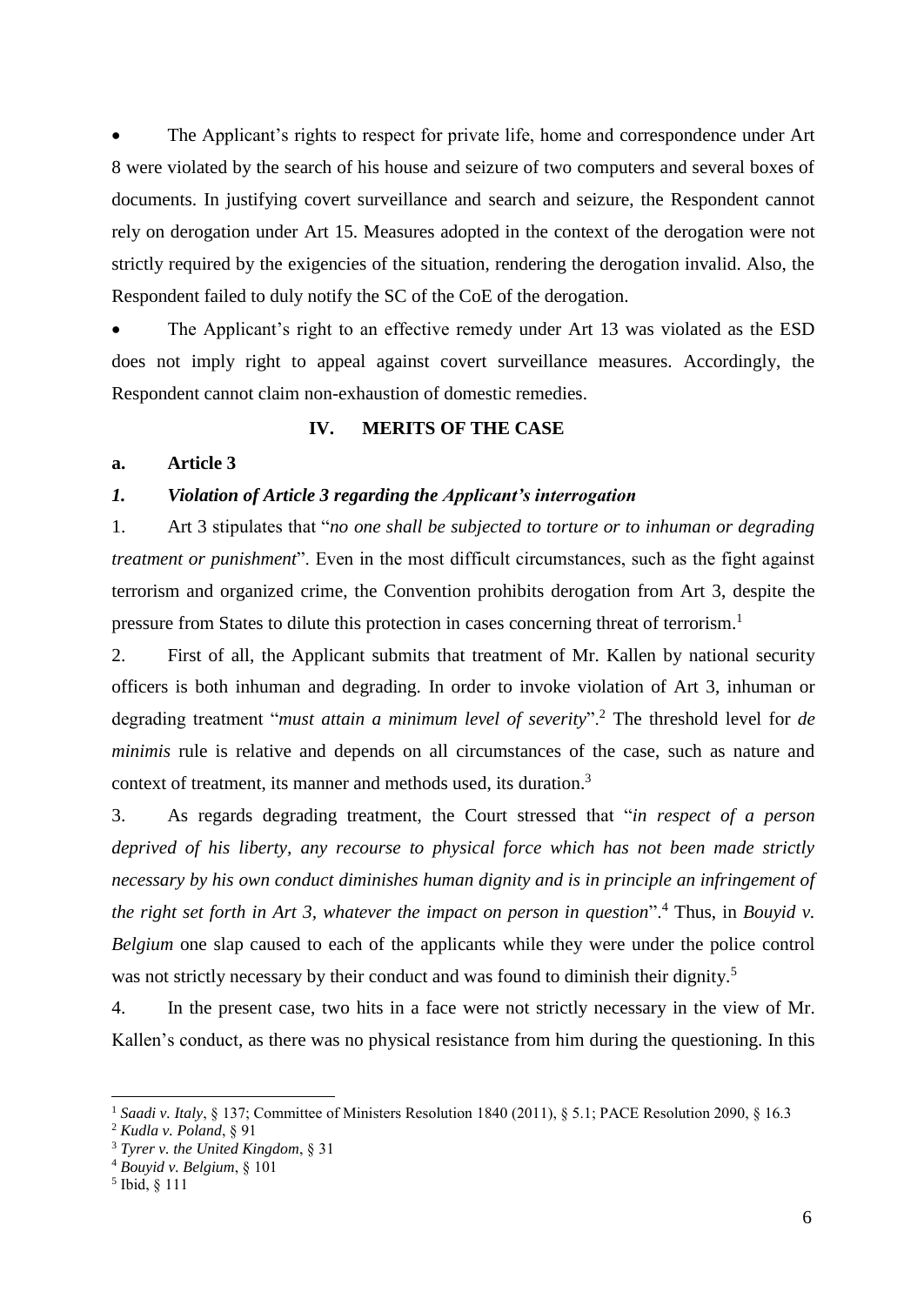regard, unnecessary and illegitimate use of physical force by national security officers diminished human dignity of the Applicant and, thus, constitutes degrading treatment.

5. Furthermore, the Grand Chamber emphasized that when torture as a means of obtaining information is threatened but not imposed, this constitutes inhuman treatment,<sup>6</sup> provided that it is "*sufficiently real and immediate*".<sup>7</sup>

6. After hitting Mr. Kallen, the national security officers threatened to proceed with "*interrogations as seen in the movies when dealing with dirty pigs like you*" in order to obtain information from him. In the present case, the threat was not a spontaneous act, but was premeditated and applied in a deliberate and intentional manner. It followed after Mr. Kallen was cuffed to the chair with his hands and legs within 15 minutes and was hit twice in face by security officers. Moreover, the threats were made in the absence of the Applicant's lawyer, thus, intensifying the risk of being subjected to torture. In the light of abovementioned facts, a threat during interrogation must be regarded as having caused Mr. Kallen considerable fear, anguish and mental suffering and, thus, constitutes inhuman treatment.

7. Conclusively, the Applicant submits that the pain inflicted on Mr. Kallen with two hits in his face, unnecessary recourse to physical force and threat of torture attain a minimum level of severity, and, thus, constitute inhuman and degrading treatment contrary to Art 3. Finally, the burden is on the Respondent to provide a plausible explanation of how those injuries were caused,<sup>8</sup> as there is a strong presumption of responsibility of the State authorities.<sup>9</sup>

# *2. Violation of Article 3 regarding non-punishment for perpetrators of ill-treatment*

8. According to the Court, when an individual makes a credible assertion that he has suffered treatment infringing Art 3, it is the duty of the national authorities to carry out "*an effective official investigation*" capable of punishing those responsible.<sup>10</sup> The Court further underlined that if this was not the case, general prohibition under Art 3 would be illusory and lead to the impunity of perpetrators.<sup>11</sup> Thus, the logical consequence of investigation for illtreatment by state authorities is a punishment of perpetrators, while the mere fact of initiating thorough proceeding at national court does not suffice.<sup>12</sup>

9. In this regard, the Applicant does not contest the procedural safeguards applied by Avrylia with respect to protection of the Applicant's right to appeal; however, the Applicant

<sup>6</sup> *Gäfgen v. Germany*, § 67

<sup>7</sup> *Campbell and Cosans v. the United Kingdom*, § 26

<sup>8</sup> *Salman v. Turkey*, § 99

<sup>9</sup> Ibid, § 100

<sup>10</sup> *Assenov and Others v. Bulgaria*, § 102

 $11$  Ibid

<sup>12</sup> *Gäfgen v. Germany*, § 123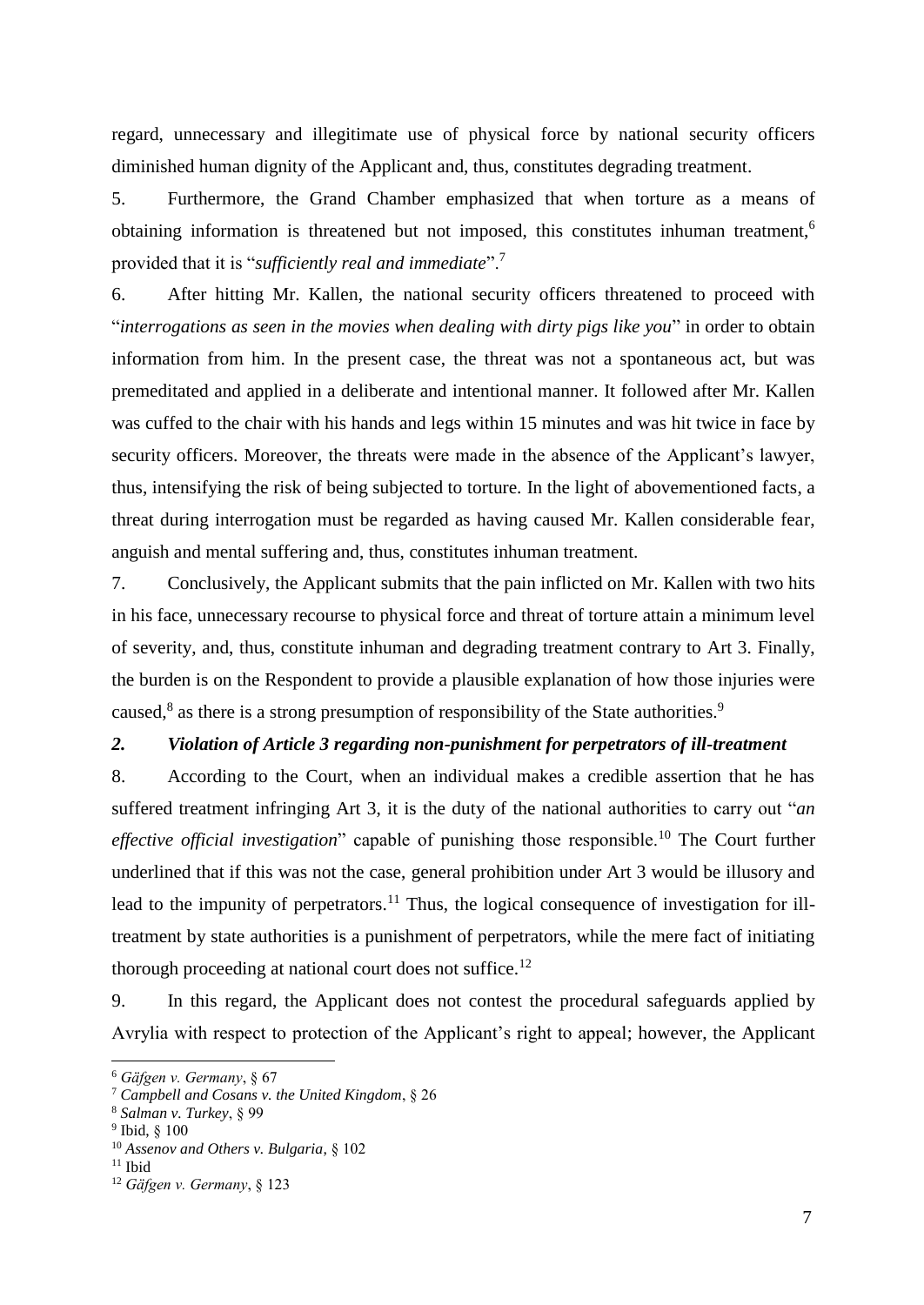submits that non-punishment of A.M. and P.K is contrary to the Convention. In the present case, criminal proceedings against the Avrylian security officers who interrogated Mr. Kallen were officially initiated by the prosecutor's office. The Avrylian Criminal Code punishes acts of ill-treatment committed by officials with imprisonment between 2 and 5 years. However, the Avrylian's court of last resort found that within the applicable emergency legislation, interrogation techniques were appropriate and the use of force was not excessive, finding the officers not guilty. As Mr. Kallen made a credible assertion as to impugned treatment contrary to Art 3 [Memorial, Part a.1], Avrylia had a positive obligation to ensure that national security officers would be punished under its national law. However, as the Respondent failed to take this action, it violated Art 3 of the Convention.

# *3. Violation of Article 3, Article 5 and Article 6 regarding the Applicant's extradition*

10. Extradition is accepted as a legitimate and desirable means of enforcing criminal justice between States;<sup>13</sup> however, it is subject to exceptions. The Court held that extradition contravenes Art 3 "*where there are substantial grounds for believing that the person would be subject to torture or inhuman or degrading treatment or punishment by authorities*".<sup>14</sup>

11. Similarly, extradition may be barred on the basis of Art 6, where individual would risk suffering from flagrant denial of justice in the requesting state.<sup>15</sup> The term "*flagrant denial of justice*" means trial which is manifestly contrary to the provisions of Art 6 or the principles embodied therein. The Court identified certain forms of unfairness that amount to flagrant denial of justice, including the use in criminal proceedings of statements obtained as a result of a suspect's treatment in violation of Art 3.<sup>16</sup>

12. Furthermore, the Court also considered that a Contracting State would violate Art 5 if it removed an applicant to a State where he was at real risk of deprivation of liberty, specifically having been convicted after a flagrantly unfair trial under Art  $6$ <sup>17</sup>

13. The Applicant underlines that in order to determine whether there is a risk of illtreatment, the Court must examine the foreseeable consequences of sending the applicant to the receiving country, bearing in mind the general situation there and his personal circumstances.<sup>18</sup> The Court considered that the same standard and burden of proof applies to

<sup>13</sup> *Soering v. the United Kingdom*, § 89

<sup>&</sup>lt;sup>14</sup> CoE Convention on the Prevention of Terrorism, Art 21  $\S$  2

<sup>15</sup> *Mamatkulov and Askarov v. Turkey*, §§ 81-91

<sup>16</sup> *Sejdovic v. Italy*, § 84

 $17$  Ibid

<sup>18</sup> *Vilvarajah and Others v. the United Kingdom*, § 108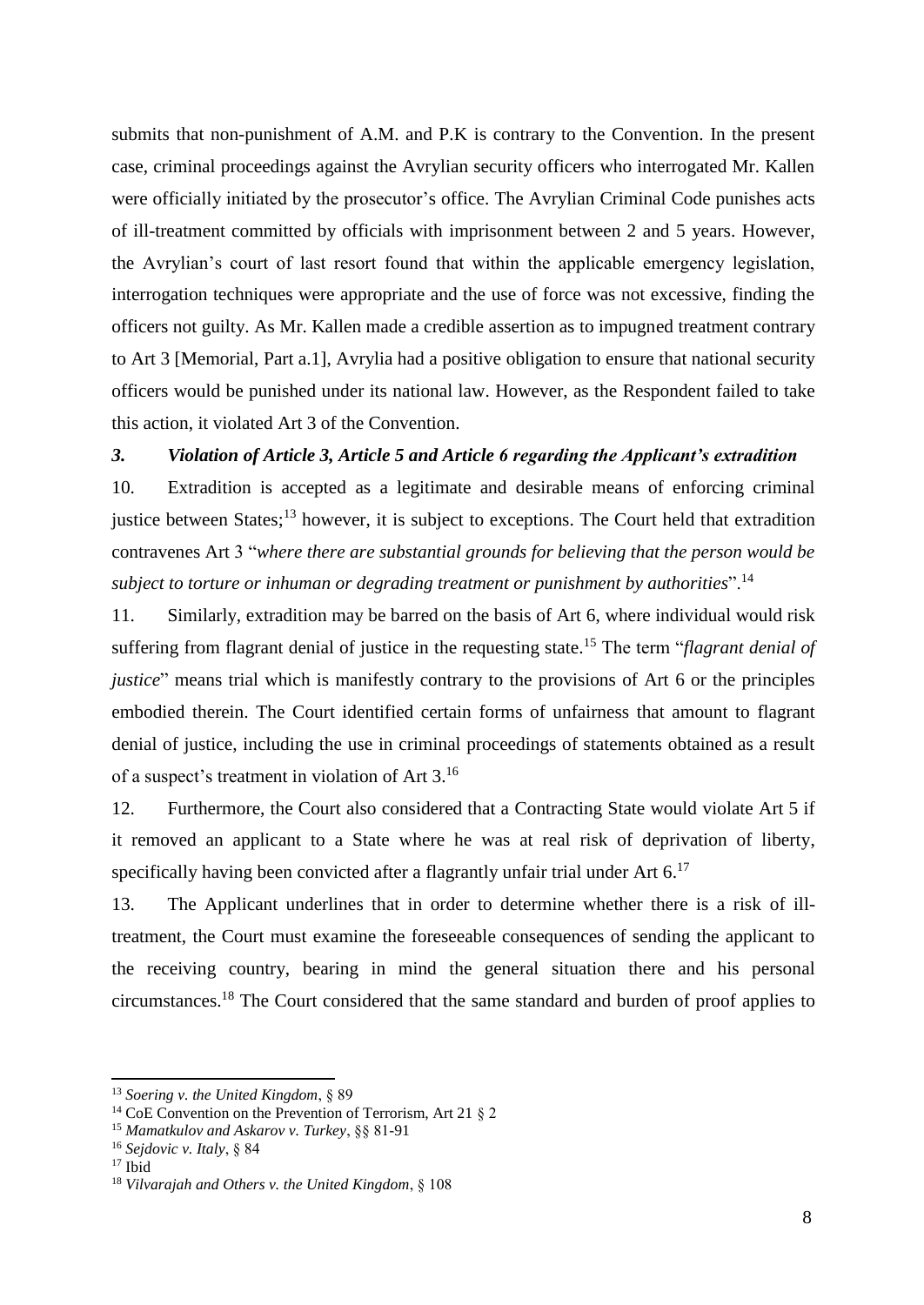Art 5 and Art 6 in extradition cases.<sup>19</sup> In the scope of abovementioned factors, the Applicant stresses that in the present case (i) there is a risk of violation of Arts 3, 5 and 6 of the Convention in Walentia. Furthermore, (ii) the diplomatic assurances provided by Walentian authorities, in their practical application, are not a sufficient guarantee against this risk.

# *i. Risk assessment*

14. Firstly, while assessing general situation in the receiving country, the Court heavily relies on the information contained in recent reports from independent international human rights protection associations and NGOs.<sup>20</sup> In this regard, UN CAT and HRC indicated in its 2014 Concluding Observations that ill-treatment remains widespread in Walentia when national security officers are involved. Similarly, this was affirmed in 2014 and 2015 Annual Reports of NGO *International Human Rights Centre*, which documented situations of excessive use of force, use of evidence obtained through torture in criminal proceedings and ill-treatment in prisons and during interrogations, especially as regards persons suspected of terrorist activities, with these practices becoming even more-widespread in 2016 as reported by Walentian NGO *Themis*. Secondly, as regards personal circumstances of Mr. Kallen, the reports of notable international and national human rights bodies indicate that persons suspected of terrorist activities form a specific group that is systematically exposed to practice of ill-treatment from 2014 till today.

15. Given that the arrest warrant was issued in respect of the Applicant in Walentia on charges of planning and preparing terrorist attacks in Walentia, there are substantial grounds for believing that after extradition of Mr. Kallen to the State of his nationality he would be subjected to ill-treatment, as well as that in pending criminal proceeding evidence would be extracted contrary to Art 6*.* Consequently, as there is a risk that Mr. Kallen may be found guilty of planning and preparing terrorist attacks in Walentia because of unfair trial, thus, a violation of Art 5 will occur if Walentian authorities put the Applicant in prison.

#### *ii. Diplomatic assurances*

-

16. In the case at hand, Walentian highest authorities provided diplomatic assurances that the extraditee would not be subjected to ill-treatment, arbitrary detention, and extraction of evidence under torture if returned to Walentia. In assessing whether diplomatic assurances provide sufficient protection against real risk, the Court stated that "*the preliminary question is whether the general human rights situation in the receiving State excludes accepting any* 

<sup>19</sup> *Othman (Abu Qatada) v. the United Kingdom*, § 233, 261

<sup>20</sup> *Chahal v. the United Kingdom*, § 99; *Saadi v. Italy*, § 131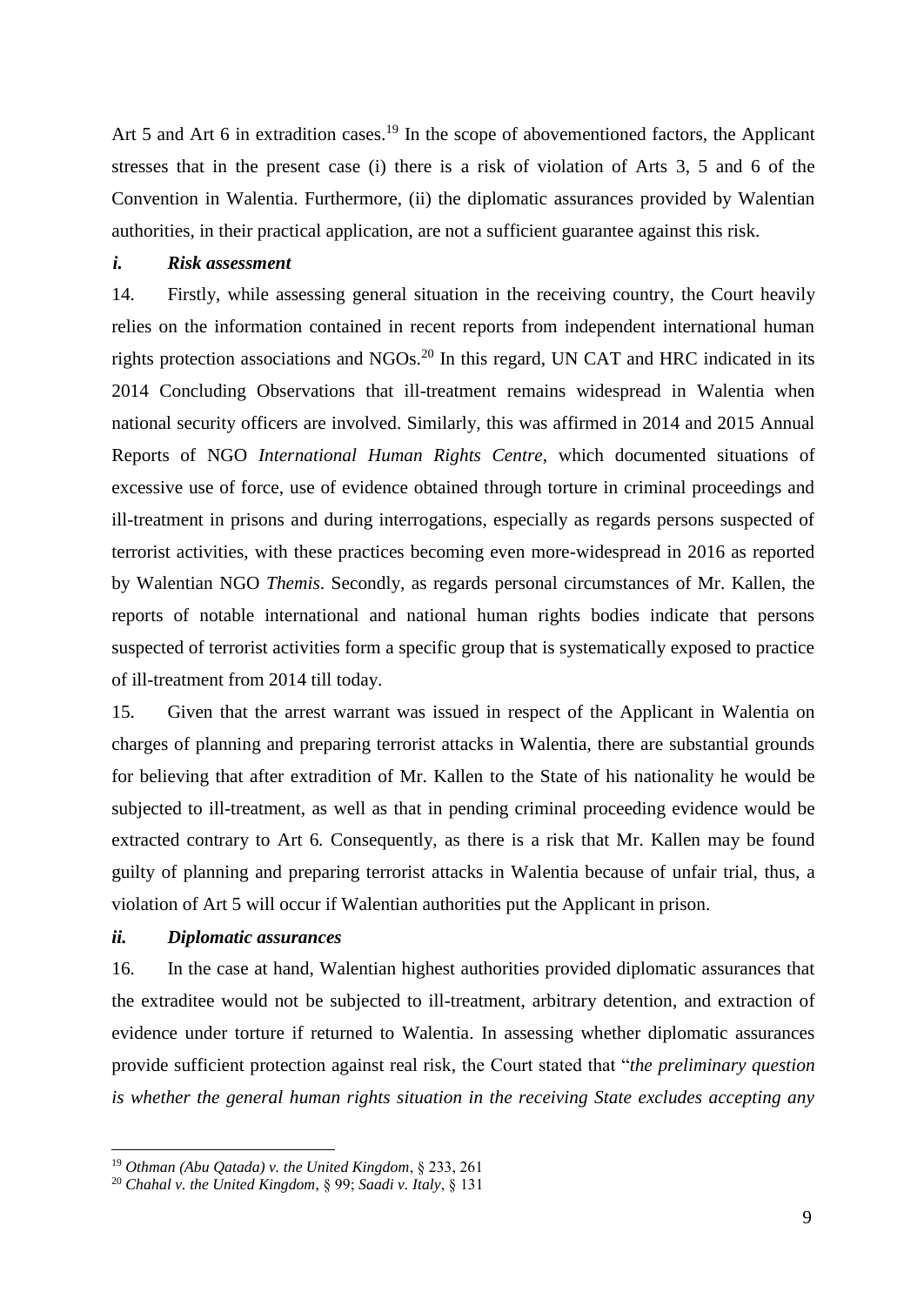*assurances whatsoever*".<sup>21</sup> For instance, in *Sultanov v. Russia* the Court has found general situation in the country to be alarming and gave no weight to diplomatic assurances. In that case, given that practice of torture in Uzbekistan was described by UN institutions and international NGOs as systematic and enduring for several years, the Court rejected to consider any assurances since general situation in the receiving State was alarming.<sup>22</sup>

17. Likewise in *Sultanov*, Walentia is a state where the use of torture is systematically practiced and where evidence is obtained under torture from 2014 till nowadays, as reported by UN institutions and NGOs. Consequently, the Court should find that in the light of alarming situation in Walentia, diplomatic assurances do not provide a reliable safeguard against the risk of arbitrary detention, ill-treatment and extraction of evidence under torture.

18. Alternatively, if the Court accepts diplomatic assurances given by Walentian authorities, there must be an assessment of its quality and whether, in the light of the receiving State's practices, these assurances can be relied upon.<sup>23</sup> The Court has established a number of factors that have to be taken into account when assessing diplomatic assurances,  $24$ i.e. whether compliance with the assurances can be objectively verified through diplomatic or other monitoring mechanisms, and if it is willing to cooperate with international monitoring mechanisms and to investigate allegations of torture, to punish those responsible.<sup>25</sup>

19. As in *Kolesnik v. Russia*, <sup>26</sup> in the present case there are no objective means to check whether Walentia would fulfill diplomatic assurances. Since no independent international controlling mechanism is established in order to ensure procedural safeguards of Mr. Kallen before Walentian courts, Walentia will not be able to ensure effective protection of the Applicant. In addition, the Applicant stresses that the requesting State is not willing to cooperate with international monitoring mechanisms. Both UN CAT and HRC while praising Walentia for bringing its laws in line with the relevant human rights treaties, raised their deep concerns about ill-treatment in Walentia. However, the following reports of reputable NGOs indicate the enduring systematic and widespread practice of torture in Walentia accompanied by impunity of the officials involved. Accordingly, the Respondent is not willing to cooperate with international controlling mechanisms for the purposes of investigating allegations of illtreatment and punishing perpetrators.

<sup>21</sup> *Othman (Abu Qatada) v. the United Kingdom*, § 188

<sup>22</sup> *Sultanov v. Russia*, § 73

<sup>23</sup> *Othman (Abu Qatada) v. the United Kingdom*, § 189

 $24$  Ibid

<sup>25</sup> *Koktysh v. Ukraine*, § 63

<sup>26</sup> *Kolesnik v. Russia*, § 73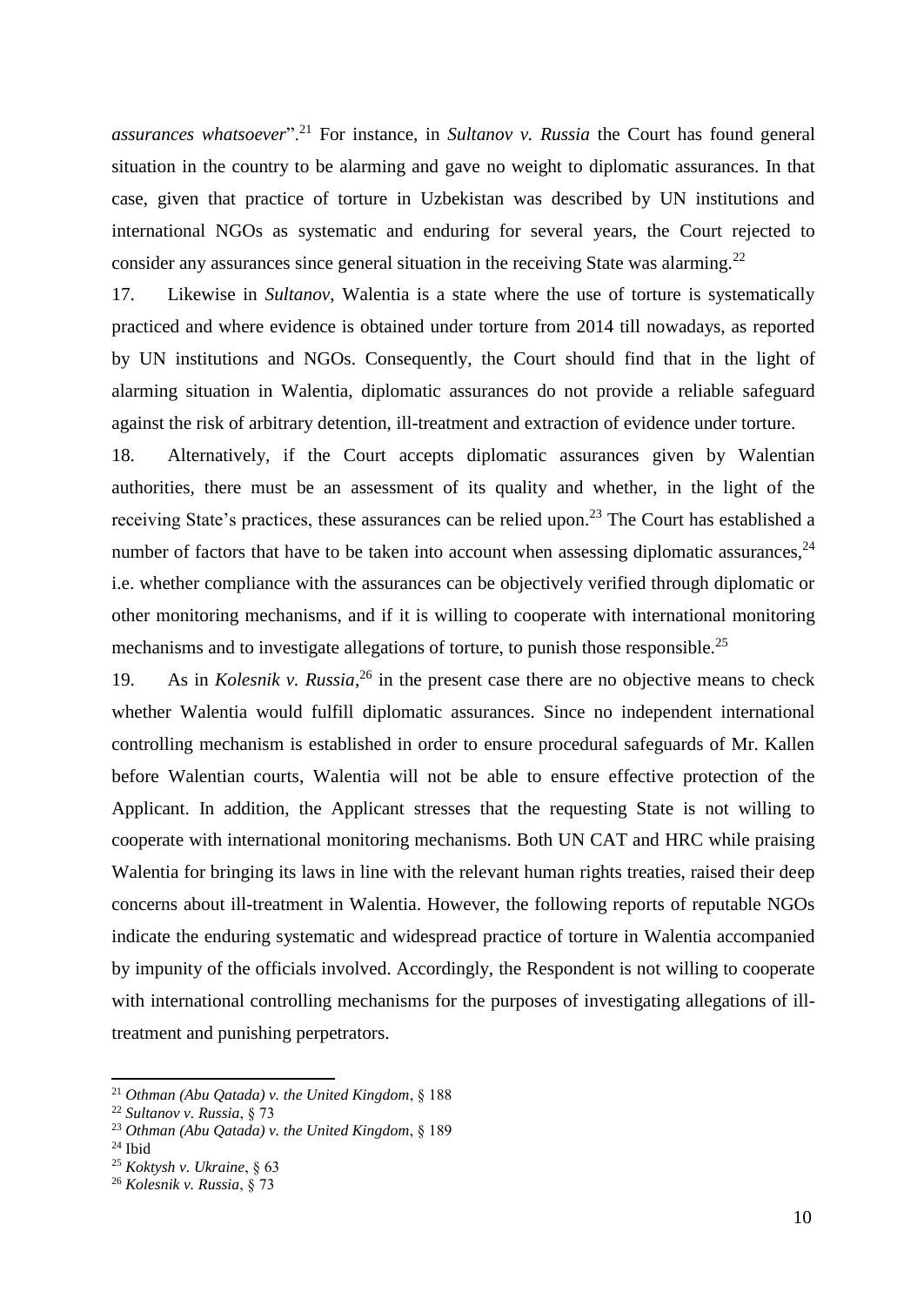20. Furthermore, there is an international consensus that diplomatic assurances are ineffective and not legally binding safeguard against the risk of torture. UN CAT, the CPT and the CoE Commissioner for Human Rights indicated that the assurances have proven unreliable in many cases.<sup>27</sup> The practice demonstrates that those subject to their "guarantees" have been ill-treated, deprived of fair trial and arbitrarily detained.<sup>28</sup> Therefore, any reliance on diplomatic assurance hinders effective protection of human rights in case of extradition.

21. Consequently, the assurances issued by Walentian authorities, due to their quality do not provide a sufficient safeguard against the Applicant's prospective risk of being subjected to ill-treatment, flagrant denial of justice and arbitrary detention in Walentia. Therefore, the decision to extradite Mr. Kallen to Walentia would breach Arts 3, 5, 6 if enforced.

# **b. Article 5**

# *1. Violation of the Applicant's right to liberty and security regarding his detention*

22. The Applicant submits that his arrest violated Art 5  $\S$  1 (c), which governs the arrest or detention of suspects in the administration of criminal justice. In particular, his detention (i) was not based on the reasonable suspicion and (ii) was not effected for the purpose of bringing him before competent legal authority.

# *i. Failure to have required level of suspicion as a basis for detention*

23. The detention must be "*based on a reasonable suspicion*", which is an essential part of the safeguard against arbitrary arrest and detention.<sup>29</sup> Despite a fine line between the suspicion, which is sufficiently based on objective facts and that which is not, the notion of "*reasonable suspicion*" should not be stretched too much even in the emergency circumstances.<sup>30</sup>

24. Reasonable suspicion implies the existence of facts or information that would "*satisfy an objective observer that the person concerned may have committed the offence*".<sup>31</sup> There is a difference between honest and reasonable suspicion. The honest one has lower threshold,  $32$ but the fact that the suspicion is merely held in a good faith is insufficient for the arrest.<sup>33</sup>

25. Additionally, in some situations, police may be called upon to arrest a suspected terrorist on the basis of reliable, but undisclosable to the suspect or the court information as its

<sup>-</sup><sup>27</sup> *Agiza v. Sweden*; 5th General Report on the CPT's activities; Report by Mr. Alvaro Gil-Robles

<sup>&</sup>lt;sup>28</sup> Report of the UN High Commissioner for Human Rights on the protection of human rights and fundamental freedoms while countering terrorism

<sup>29</sup> *Gusinskiy v. Russia*, § 53

<sup>30</sup> *O'Hara v. the United Kingdom*, § 41

<sup>31</sup> Ibid; *Labita v. Italy*, § 155; *Erdagöz v. Turkey*, § 51; *Fox, Campbell and Hartley v. the United Kingdom*, § 32

<sup>32</sup> *Fox, Campbell and Hartley v. the United Kingdom*, § 34

<sup>33</sup> *Gusinskiy v. Russia*, § 53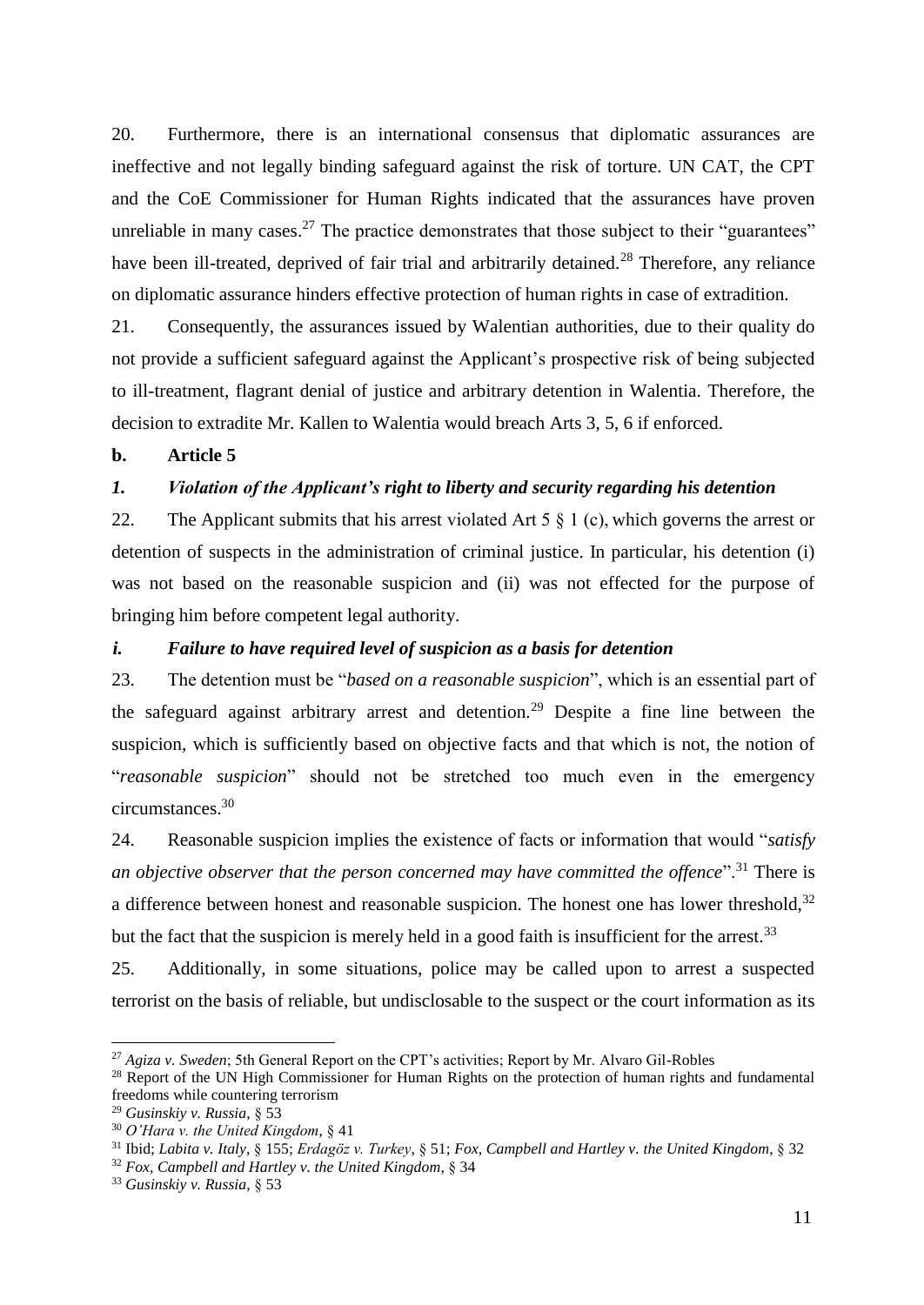disclosure may jeopardize the source. However, in this case the safeguard secured by Art 5 § 1 (c) can be impaired by overly broad interpretation of the notion of reasonableness, that cannot be justified even when dealing with terrorism.<sup>34</sup> In order to prove the reasonability, the Respondent must provide some information to satisfy the Court that the arrested person was reasonably suspected of having committed the alleged offence.<sup>35</sup>

26. In *Fox, Campbell and Hartley v. the United Kingdom*, the Court accepted that the applicants had been arrested and detained on an honest suspicion that they were terrorists, grounded on their previous connections with terrorists and the fact that they were questioned during their detention about specific terrorist acts of which they were suspected. It only confirmed officers' honest suspicion that they had been involved in those acts, but the Respondent did not provide enough evidence to "*satisfy an objective observer that the applicants may have committed these acts*", thus, there was a breach of Art 5  $\S$  1.<sup>36</sup>

27. In the present case, the arrest was based on the intelligence from the Walentian counterparts relating to Mr. Kallen´s suspected involvement with a terrorist organization and participation in planning and conducting terrorist activities in Avrylia, as well as a suspicion that he had coordinated and planned bomb attacks. His specific role in the activities was doubted, as the information available to the Security Service did not specify whether he planned the attack or only knew where the bombs were located. Also, the authorities had classified information shared unofficially, and at the moment of the arrest one could not be sure if it was reliable.

28. Consequently, the intelligence that became the basis for the arrest consisted mostly of suspicions and possible, but not proven information. It could trigger officers' honest suspicion, but there are no facts that could assure an objective observer that Mr. Kallen had indeed committed the offence. Therefore, the Applicant submits that the arrest was not based on reasonable suspicion, and it constitutes a breach of Art 5.

# *ii. Failure to comply with the required purpose of the arrest*

29. Under the Court's well-established case-law, every category of person's detention referred to in Art 5 §1 (c) must be "*effected for the purpose of bringing him before the competent legal authority*"<sup>37</sup> Accordingly, deprivation of liberty is permitted only in

<sup>34</sup> *O'Hara v. the United Kingdom*, § 35

<sup>35</sup> Ibid; *Fox, Campbell and Hartley v. the United Kingdom*, § 34

<sup>36</sup> *Fox, Campbell and Hartley v. the United Kingdom*, §§ 35 and 36

<sup>37</sup> *Ostendorf v. Germany*, § 67; *Lawless v. Ireland* § 14; *Jecius v. Lithuania*, §§ 50-51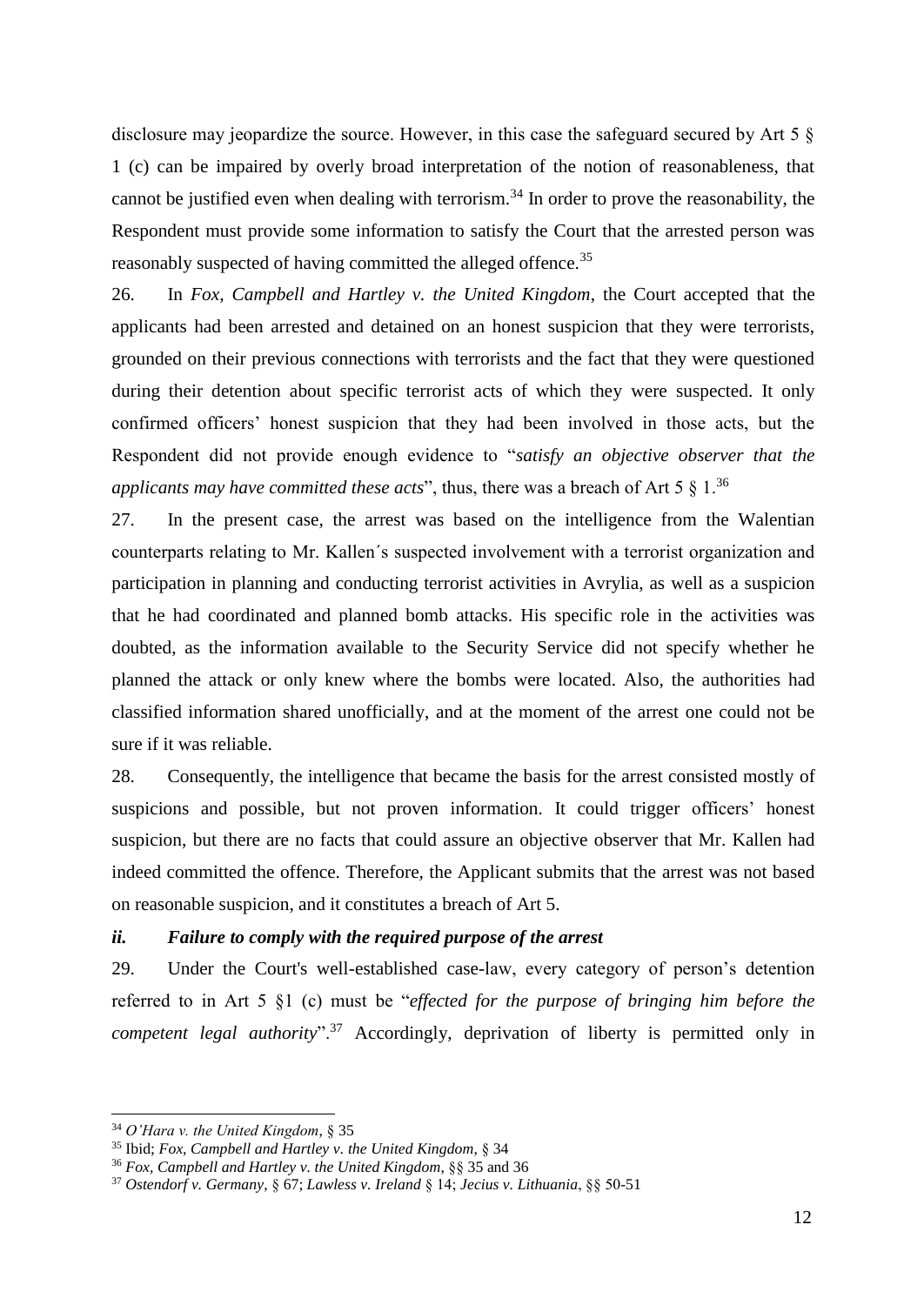connection with criminal proceedings,<sup>38</sup> as Art 5  $\S$  1 (c) governs pre-trial detention.<sup>39</sup> Moreover, a person's detention on remand must be done to secure his presence before the competent legal authority and be strictly necessary for it.<sup>40</sup> Thus, Art 5  $\frac{8}{1}$  (c) does not permit the detention of an individual for questioning merely as a part of intelligence-gathering. There must be an intention to bring charges, otherwise the person must be released.<sup>41</sup>

30. In the case at hand, the main reason for the Applicant's apprehension was a suspicion that he had coordinated and planned several bomb attacks. Thus, he was not apprehended to be brought before the competent legal authority. In fact, he was only questioned, which indicates that the detention was more of a part of intelligence-gathering than of pre-trial stage of criminal proceedings. Therefore, the arrest was not effected for bringing Mr. Kallen before the competent legal authority.

31. To conclude, the Applicant submits that his detention was not based on the reasonable suspicion and was not effected for bringing him before the competent legal authority, which amounts to violation of Art  $5 \n\& 1$  (c).

# **c. Article 6**

# *1. Violation of the Applicant's right to fair trial regarding the impugned evidence*

# *i. Unfairness of the proceedings due to use of the impugned evidence*

32. As Art 6 does not contain any rules on the admissibility of evidence,  $42$  the Court decides whether the proceedings were fair as a whole. <sup>43</sup> In *Salduz v. Turkey* it was emphasized that criminal proceedings form an organic and interconnected whole from the moment of arrest until handing down of the sentence. $44$  Investigation stage is particularly important: evidence obtained at this stage determine the framework in which the offence will be considered.<sup>45</sup> So when at this stage a suspect's absolute right not to be subjected to illtreatment is violated, domestic courts must explicitly declare impugned statements inadmissible. Otherwise, they will be considered as part of evidence on which the conviction was based.<sup>46</sup> This approach applies irrespective of probative value of the statements and their decisiveness in securing the conviction.<sup>47</sup> Such approach will deprive State agents of any

<sup>38</sup> *Ostendorf v. Germany*, § 68; *Jecius v. Lithuania*, § 50

<sup>39</sup> *Ostendorf v. Germany*, § 68; *Ciulla v. Italy,* §§ 38-40

<sup>40</sup> *Ladent v. Poland*, § 55

<sup>41</sup> Harris, O'Boyle, Bates, Buckley (2014), p. 318

<sup>42</sup> *Schenk v. Switzerland*, §§ 45-46; *Teixeira de Castro v. Portugal,* § 34

<sup>43</sup> *Khan v. the United Kingdom*, § 34; *Allan v. the United Kingdom*, § 42

<sup>44</sup> *Salduz v. Turkey*, § 58

<sup>45</sup> Ibid, § 54

<sup>46</sup> *Harytyunyan v. Armenia*, §§ 58-59

<sup>47</sup> *Gafgen v. Germany*, §166, *Jalloh v. Germany,* § 99, 104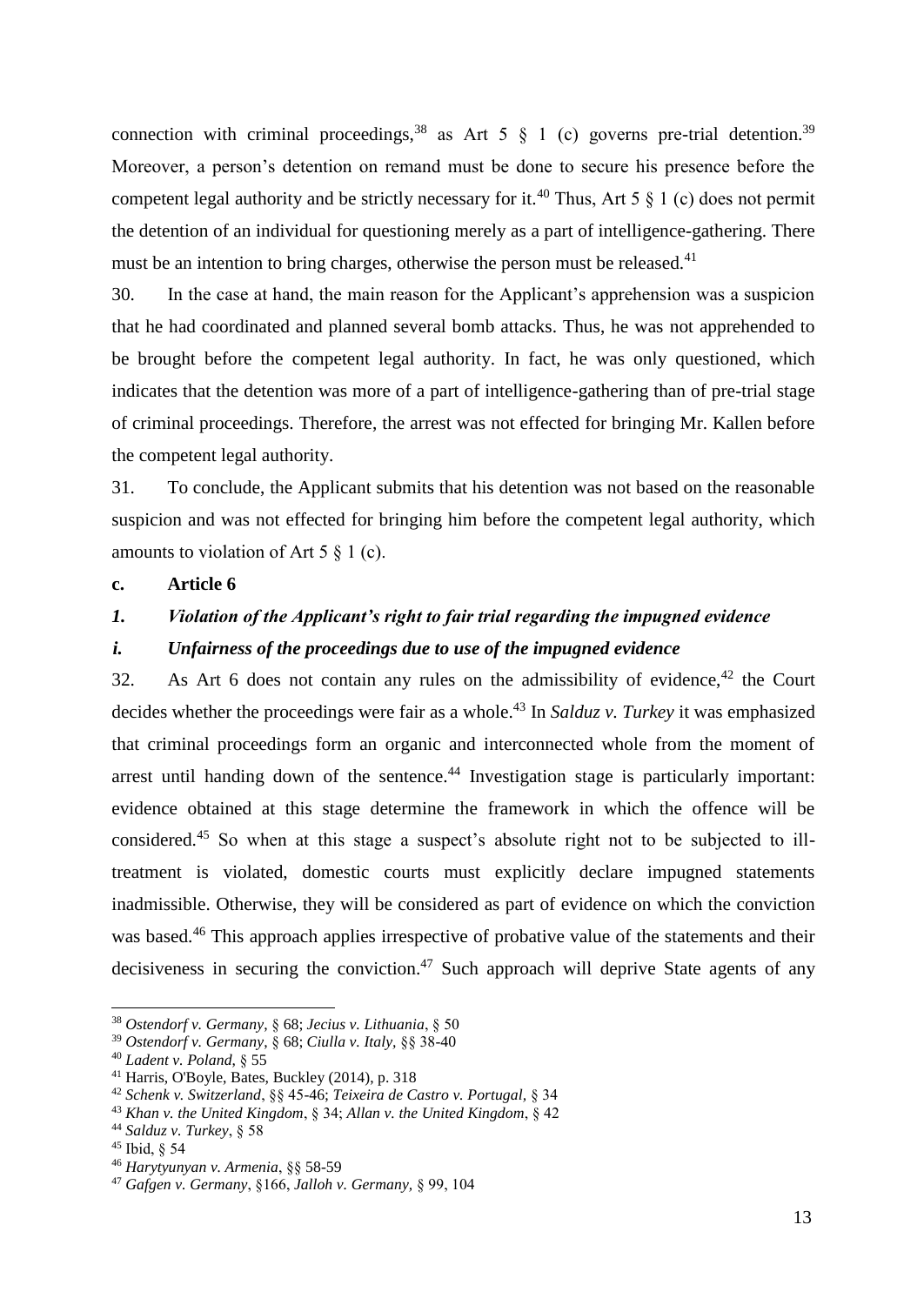potential inducement for treating suspects in a manner inconsistent with Art 3. Furthermore, if the prosecution proves the case resorting to evidence obtained through coercion or oppression in defiance of the suspect's will, it constitutes breach of the right not to incriminate oneself.<sup>48</sup>

33. In the present case, the Applicant made a self-incriminating statement as a result of illtreatment during his interrogation [Memorial, Part a.1]. Within the proceedings before the national courts Mr. Kallen complained that the impugned statement was inadmissible evidence, but the complaints were dismissed. While Avrylian first-instance and appellate courts found that the conviction was based on other evidence, the Supreme Court concluded, that "*Mr. Kallen's conviction had not been based solely on his statement while in police custody*". In other words, the Supreme Court confirmed that the statement was not eradicated from the case-file and was used as a part of the evidence on which the Applicant's conviction was based. Accordingly, none of the courts at any of the three levels explicitly declared the statement inadmissible.

34. Therefore, use of the self-incriminating statement obtained as a result of ill-treatment to secure the Applicant's conviction rendered the criminal proceedings unfair as a whole.

#### *ii. Validity of the conventional guarantees despite public interest*

35. The Respondent may argue that the public interest in the investigation and punishment of the terrorist activity outweighs the Applicant's interest in fair trial.<sup>49</sup> However, fair trial rights cannot be undermined for the sole reason that the individuals in question are suspected of terrorism.<sup>50</sup> While having regard to the interests at stake in the context of Art 6, the Court emphasized in *Gafgen v. Germany* that Art 3 of the Convention enshrines an absolute right.<sup>51</sup> Weighting it against other interests, such as public interest in effective criminal prosecution, would undermine its absolute nature.<sup>52</sup> Accordingly, securing of a criminal conviction may not be obtained at the cost of compromising protection of the absolute right not to be subjected to ill-treatment prohibited by Art 3 as this would undermine those values and impair fair administration of justice.<sup>53</sup>

36. Mr. Kallen was found guilty of participation in terrorist organizations and planning and organizing terrorist activities. The impugned confession statement was used as a part of the evidence on which the Applicant's conviction was based. However, the Respondent

<sup>48</sup> *Saunders v. the United Kingdom*, § 68; *Heaney and McGuinness v. Ireland*, § 40

<sup>49</sup> *Jalloh v. Germany*, § 97

<sup>50</sup> *Ibrahim and Others v. the United Kingdom*, § 252

<sup>51</sup> *Gafgen v. Germany*, § 176

<sup>52</sup> *Saadi v. Italy*, §§ 138-139

<sup>53</sup> *Alchagin v. Russia*, § 66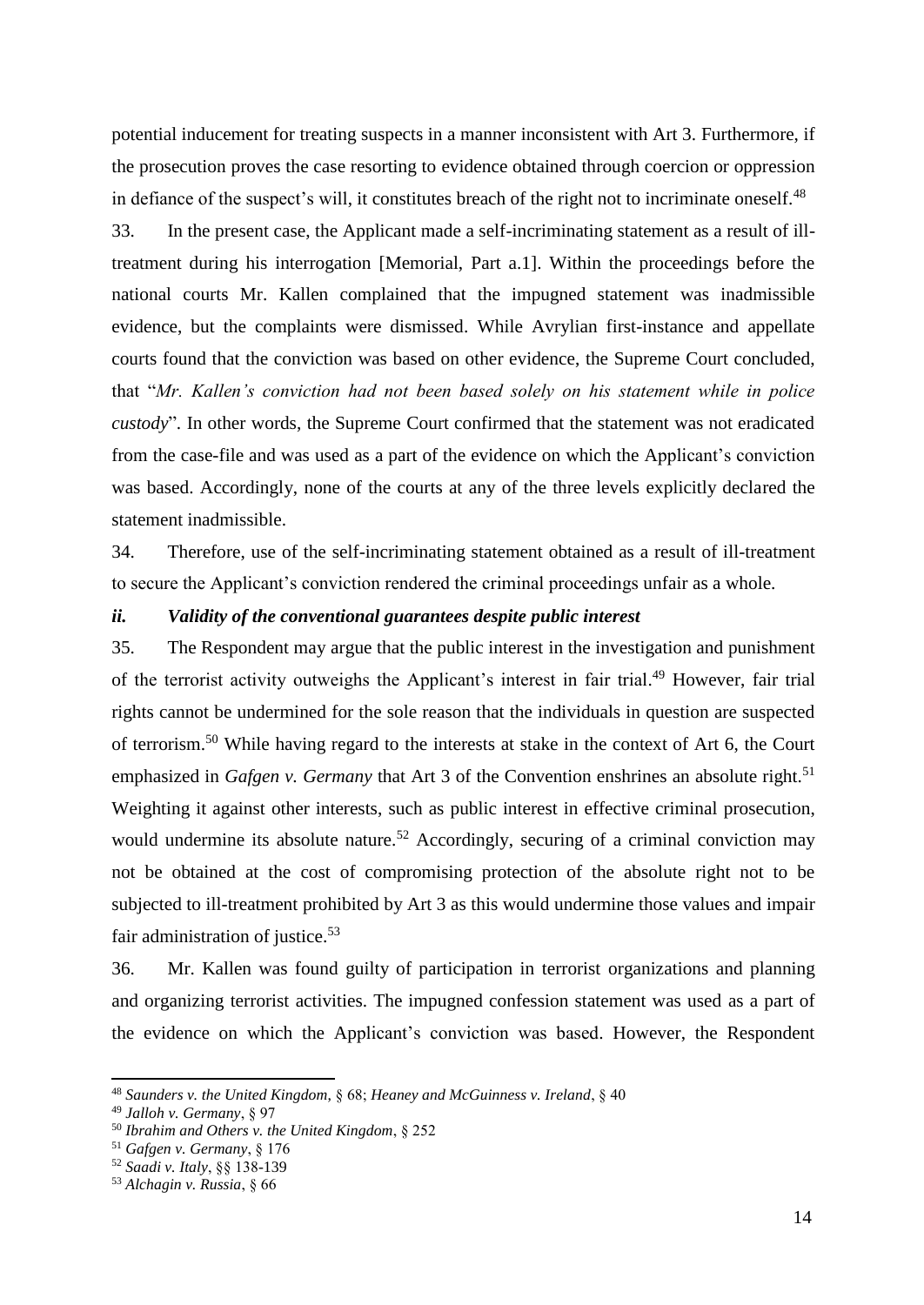cannot hide the violation of an absolute right not to be subject to ill-treatment behind the public interest in the investigation and punishment of the alleged terrorist activity. Such conduct undermines absolute nature of the right and impairs fair administration of justice. Therefore, as far as the evidence was obtained in violation of an absolute right, public interest cannot overrule the conventional guarantees.

37. Given the above, the Applicant requests the Court to declare that the criminal proceedings were unfair as a whole, which amounts to violation of Art 6 § 1.

# *2. Violation of the Applicant's right to legal assistance during interrogation*

38. The right of access to lawyer constitutes a fundamental safeguard against coercion and ill-treatment of suspects by the police. <sup>54</sup> In *Pishchalnikov v. Russia* the Court stated that a suspect "*who had expressed desire to participate in investigative steps only through counsel, should not be subject to further interrogation until counsel has been made available to him, unless the accused himself initiates further communication, exchanges, or conversations with the police or prosecution*". <sup>55</sup> Accordingly, once having invoked a right to legal assistant, a suspect cannot be subject to further interrogation unless the lawyer is physically present. The European Committee for the Prevention of Torture supported this approach, stating that "*the right of access to a lawyer should also include the right to have the lawyer present during any questioning conducted by the police*".<sup>56</sup> Finally, as Avrylia is a Member State of the EU, it is bound by the Directive 2013/48/EU, which affirms a suspect's right for their lawyer to be present and participate effectively in interrogation.<sup>57</sup>

39. In the present case, the Applicant hired a lawyer of his choice, which implies his intention to participate in pre-trial proceedings through legal assistant. Given Mr. Kallen's continuous refusal to speak, he was unlikely to initiate further communication, exchanges or conversations with the authorities. Accordingly, national security and police officers were not entitled to subject him to further interrogation in the absence of a lawyer. However, they used physical force and threat of torture in order to obtain information [Memorial, Part a.1]. At the same time, presence of the Mr. Kallen's lawyer would have altered the police behavior and protected the Applicant against coercion. Thus, lack of legal assistance during the interrogation renders the proceedings unfair and amounts to violation of Art 6 § 3 (c).

<sup>54</sup> *Salduz v. Turkey*, §§ 53-54; *Pishchalnikov v. Russia*, §§ 68-69

<sup>55</sup> *Pishchalnikov v. Russia*, § 79

<sup>56</sup> CoE, CPT/Inf (2011) 28, 21st General Report (10 November 2011) § 24

<sup>57</sup> Directive 2013/48/EU of the European Parliament and of the Council (22 October 2013), Art 3 § 3 (b)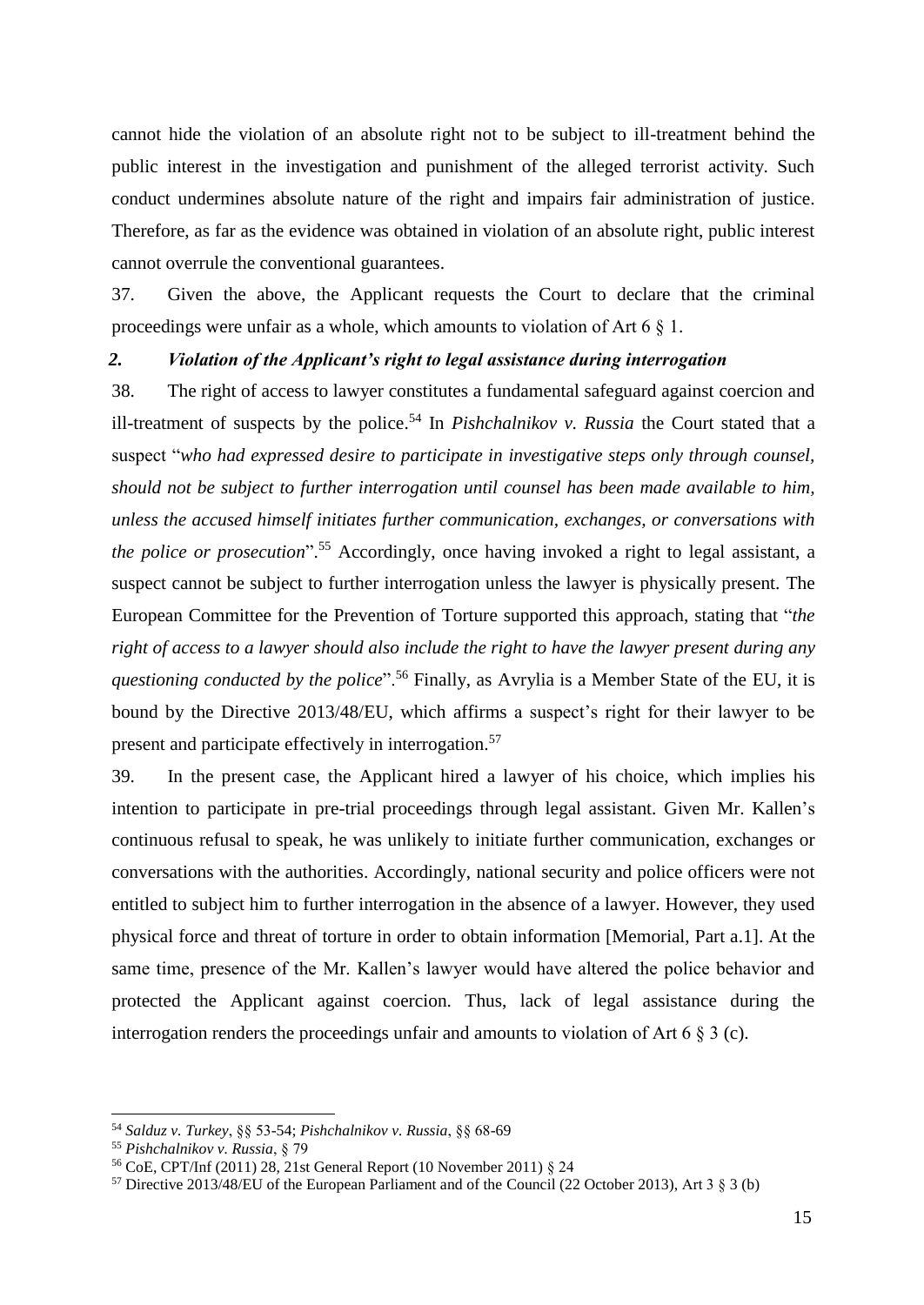40. To summarize, the Applicant respectfully requests the Court to declare that there was a violation of Art 6 §§ 1 and 3 (c) regarding usage of the self-incriminating statement to secure the Applicant's conviction and lack of legal assistance during the interrogation.

# **d. Article 8**

# *1. Invalidity of the derogation under Article 15*

#### *i. Disproportionality of the measures in the exigencies of the situation in Avrylia*

41. The Applicant contends that even if the situation in Avrylia could justify derogation from obligations under the Convention, the enforcement of the ESD was still disproportionate to its strict requirements. The measures are "*strictly required*" by the situation if, *inter alia*, adequate safeguards against abuse are provided by the emergency legislation.<sup>58</sup> Generally, the Court finds that the State cannot rely on its derogation if no such safeguards exist. <sup>59</sup>

42. The Applicant will demonstrate that he was not afforded any effective safeguards from the abuse of powers during covert surveillance, search and seizure [Memorial, Parts d.2.i and d.2.ii]. Thus, the "*strictly required*" test is not satisfied and Avrylia cannot justify the interference by the derogation under Art 15.

#### *ii. Failure to give required notification of the derogation*

43. Alternatively, the Applicant submits that Avrylia cannot rely on its derogation, since it failed to comply with the procedural requirement of Art 15 § 3. In the *Greek* case, there was a four-month delay between the declaration of state of emergency and the notification of the SG. The Commission found the derogation to be invalid and stressed that the late notification would not justify any actions taken before the actual notification. <sup>60</sup>

44. In the case at hand, state of emergency was declared on 10 May 2015, while the SG of the CoE was officially notified thereof on 1 October 2015. The measures in derogation from the Convention, namely covert surveillance as well as search and seizure of the Mr. Kallen's property under the ESD, were undertaken on 9 August 2015 and 9 September 2015 respectively, that is before any notification was brought to the attention of the SG.

45. It follows that at the time when the Respondent intervened with Mr. Kallen's rights under Art 8, the SG was not put on notice neither of any measures derogating from the Convention nor of the reasons thereof. Thus, the procedural requirement under Art 15 § 3 was not met by the Government of Avrylia and it cannot rely on its late declaration to retroactively justify violation of the Convention.

<sup>58</sup> *A. and Others v. the United Kingdom,* § 184; *Brannigan and McBride v. the United Kingdom*, §§ 48-66

<sup>59</sup> *Aksoy v. Turkey,* §§ 79-84

<sup>60</sup> *Denmark, Norway, Sweden and the Netherlands v. Greece*, § 45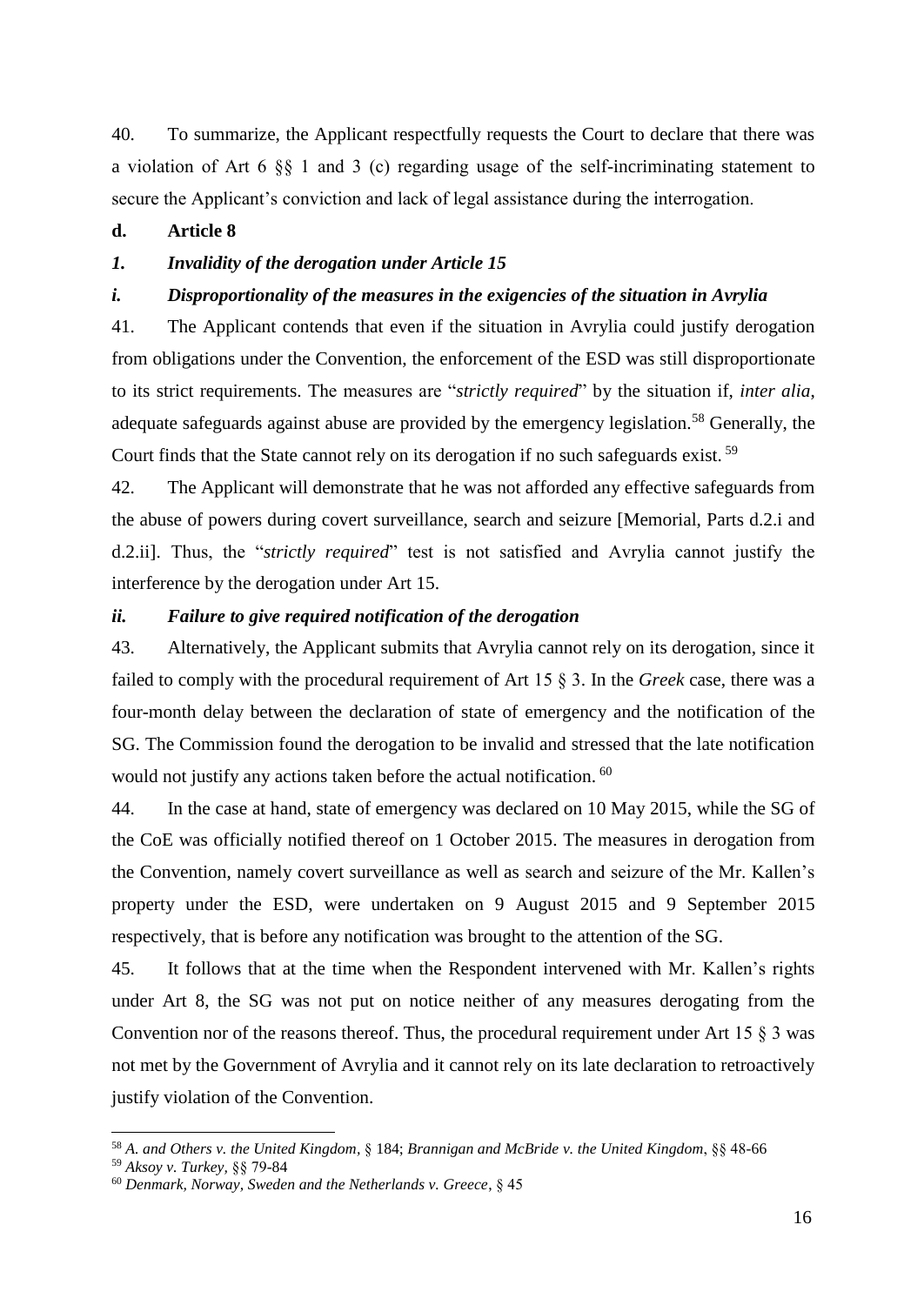#### *2. Violation of Article 8 regarding covert surveillance and search and seizure*

46. The Applicant submits that covert surveillance as well as the search and seizure of his property violated Art 8. The Court has confirmed that searches of property intervene with the right to respect for private life and home.<sup>61</sup> Seizure of computers and documents violates the right to respect for correspondence.<sup>62</sup> Covert surveillance measures interfere with the right to privacy<sup>63</sup> and right to respect for correspondence.<sup>64</sup> Interference with these rights is justified if it is "*prescribed by law*", "*pursues a legitimate aim*" and is "*necessary in a democratic*  society".<sup>65</sup> However, if a restriction is not prescribed by law, namely does not have some basis in domestic law<sup>66</sup> or is not accessible, foreseeable and compatible with the rule of law,<sup>67</sup> the Court will usually refuse to examine further issues.<sup>68</sup> In the present case, the Applicant submits that the ESD is incompatible with the rule of law due to lack of any safeguards. Accordingly, as the ESD does not imply any safeguards against abuse, the impugned measures could not be conducted in a manner consistent with the Convention and, thus, necessary in a democratic society.

# *i. Incompatibility of the covert surveillance measures with the rule of law*

47. In the context of covert surveillance, domestic law is compatible with the rule of law if (i) it indicates the scope of the authorities' discretion and the manner of its exercise with sufficient clarity<sup>69</sup> and (ii) provides for adequate and effective safeguards against abuse.<sup>70</sup> In view of the risk that a system of secret surveillance set up to protect national security may undermine or even destroy democracy on the ground of defending it, the Court must be satisfied that there are adequate and effective guarantees against the abuse.<sup>71</sup> The necessary safeguards may take the form of (ii.a) independent authority competent to authorize the surveillance and (ii.b) external control of secret surveillance measures.

48. Regarding the first requirement, the Ministry of the Interior has wide powers to order covert surveillance under the ESD. The ESD also implies that human rights restrictions ordered in accordance with emergency legislation shall be considered justified and

<sup>61</sup> *Sher and Others v. the United Kingdom*, § 171; *Murray v. the United Kingdom*, § 86

<sup>62</sup> *Elçi and Others v. Turkey*, § 696

<sup>63</sup> *Szabo and Vissy v. Hungary*, § 31

<sup>64</sup> *Klass and Others v. Germany* § 41

<sup>65</sup> Ibid, § 39

<sup>66</sup> *Société Colas Est and Others v. France*, § 43

<sup>67</sup> *Harju v. Finland*, § 33; *Sorvisto v. Finland*, § 106

<sup>68</sup> *Prezhdarovi v. Bulgaria,* § 51

<sup>69</sup> *Roman Zakharov v. Russia*, § 247; *Liu v. Russia*, § 56

<sup>70</sup> *Roman Zakharov v. Russia*, § 236

<sup>71</sup> *Rotaru v. Romania*, § 59; *Klass and Others v. Germany*, § 49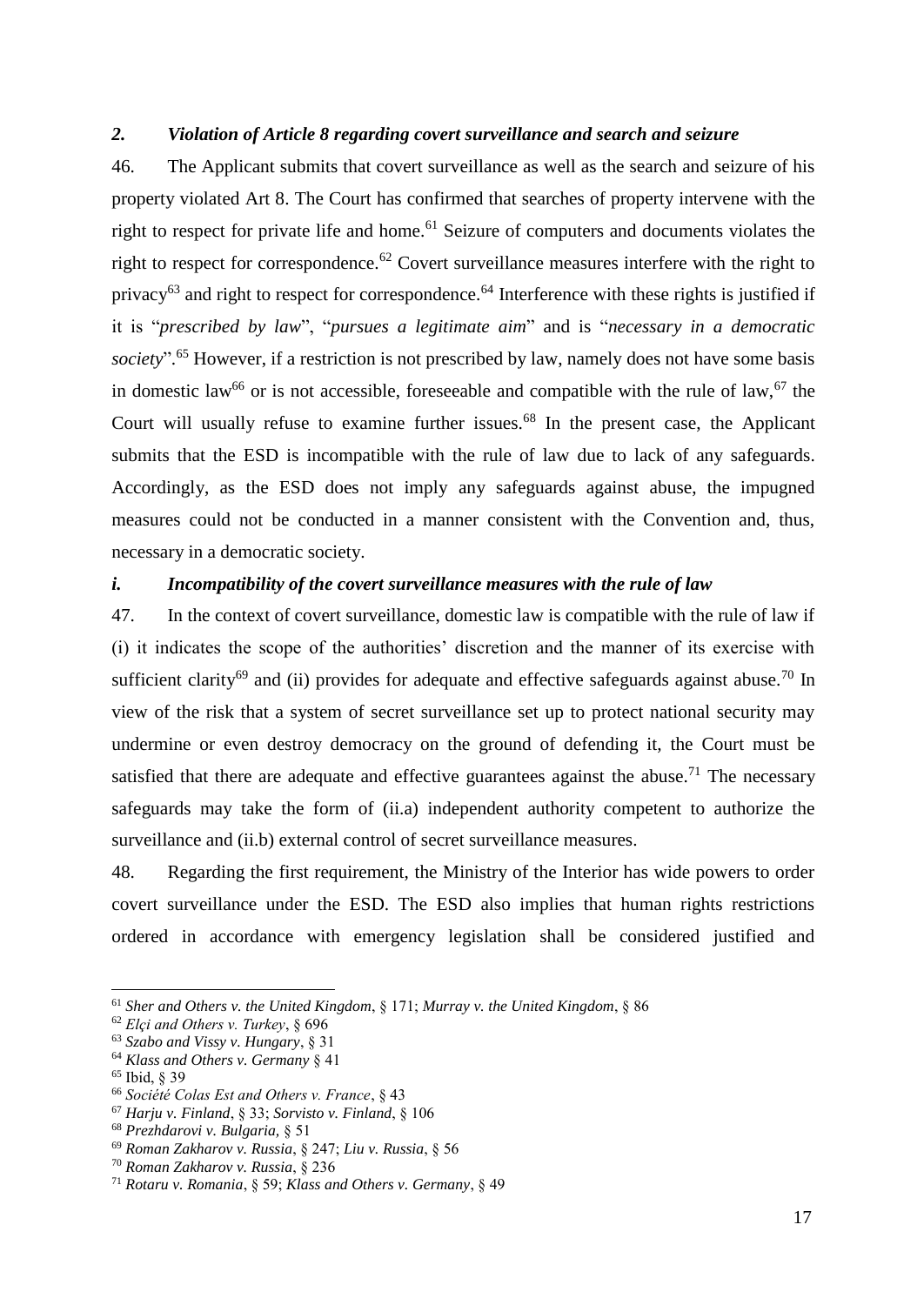permissible. Accordingly, the law does not indicate the scope of the authorities' discretion and, thus, grants them an unlimited power to restrict the Applicant's rights under Art 8.

49. Regarding the second point, the ESD does not provide for necessary safeguards. Firstly, authorization of covert surveillance measures by a non-judicial authority may be compatible with the Convention,<sup>72</sup> provided that the authority is sufficiently independent from the executive branch.<sup>73</sup> The supervision by a politically responsible member of the executive branch, such as the Minister of Justice, does not provide the necessary guarantees as the political nature of the authorisation and supervision increases the risk of abuse.<sup>74</sup> Thus, the executive authorities can neither authorize the surveillance nor supervise its authorization.

50. In the present case, the Ministry of Interior can order covert surveillance of persons and objects under the ESD. Since it belongs to executive branch of power, there is a risk of abuse, which is incompatible with the Convention.

51. Secondly, interference by the executive authorities with individual rights should be subject to an external, preferably judicial, control of secret surveillance activities, which is the best guarantee of independence, impartiality and a proper procedure.<sup>75</sup> The ESD, however, does not provide any external control, either in the form of court review or appeal. Accordingly, lack of any control mechanism, especially judicial one, creates a risk of arbitrary decision-making. Therefore, the law does not provide the Applicant with the guarantees of independence, impartiality and a proper procedure.

52. To summarize, given the wide discretion of the national authorities and absence of any safeguards against abuse, the ESD is incompatible with the rule of law.

# *ii. Incompatibility of the search and seizure with the rule of law*

53. In the context of search and seizure, only the law that provides some protection to the individual against arbitrary interference with Art 8 rights is compatible with the rule of law.<sup>76</sup> The rules must be clear, detailed and precise, set safeguards against possible abuse or arbitrariness<sup>77</sup> and be subject to "*a legal framework and very strict limits*"*.* 78

*a) Absence of judicial control*

<sup>-</sup><sup>72</sup> *Klass and Others v. Germany*, § 51; *Kennedy v. the United Kingdom*, § 31

<sup>73</sup> *Roman Zakharov v. Russia*, § 258; *Dimitry Popescu v. Romania (no. 2)*, § 72

<sup>74</sup> *Szabo and Vissy v. Hungary*, § 77

<sup>75</sup> *Klass and Others v. Germany*, §§ 56, 70-71; *Kennedy v. the United Kingdom*, §§ 184-191

<sup>76</sup> *Harju v. Finland*, § 39; *Elçi and Others v. Turkey,* § 699; *Kruslin v. France*, §§ 32-36

<sup>77</sup> *Sorvisto v. Finland*, § 111

<sup>78</sup> *Harju v. Finland*, § 39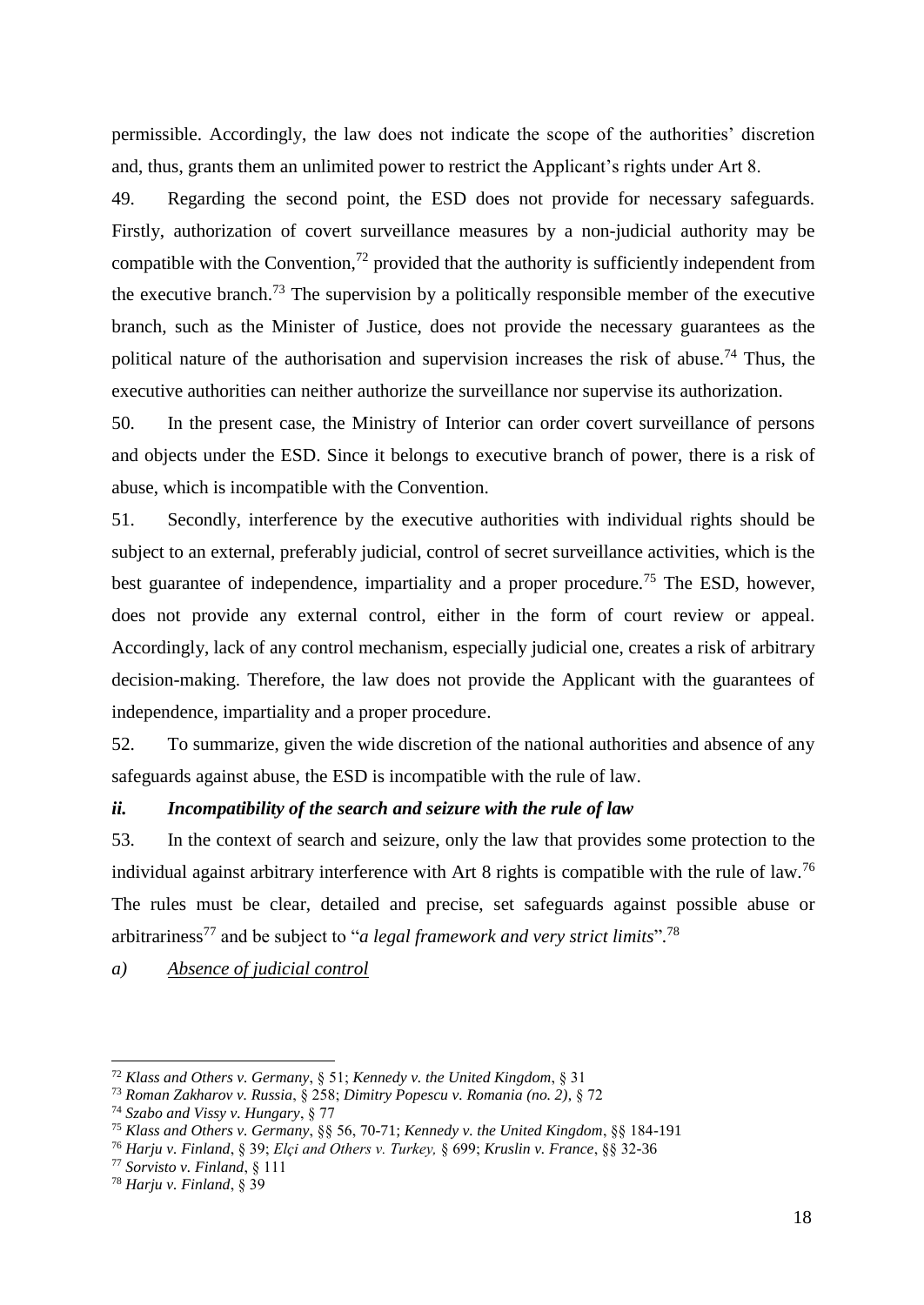54. In a number of cases*,* the mere lack of judicial warrant led the Court to conclude that there was a violation of Art 8,<sup>79</sup> since this provided the police with "*exclusive competence to assess the expediency, number, length and scale of inspections*". The absence judicial authorization may be counterbalanced by the *ex post factum* judicial review of the search.<sup>80</sup>

55. In the present case, the order was issued by the Ministry of Interior without any judicial supervision. No *ex post factum* judicial review of the search and seizure was available to the Applicant.

# *b) Indiscriminate search*

56. Any order shall specify what items and documents should be found in the premises and their relevance to the investigation.<sup>81</sup> The scope of the order must be limited to what is indispensable in the circumstances of the case.<sup>82</sup> As the Court concluded in *Imakayeva v. Russia*, the Government's reliance on the antiterrorist legislation "*cannot replace an individual authorization of a search, delimiting its object and scope, and drawn up in accordance with the relevant legal provisions either beforehand or afterwards*". 83

57. In the case at hand, the police had an unlimited discretion while conducting the search. It did not in any way distinguish the personal information of the Applicant, which could have been stored on the seized computer, from the information of interest for the investigation.

# *c) Other safeguards*

58. Finally, the Court examined some of the effective safeguards in the cases of *Camenzid v. Switzerland*<sup>84</sup> and *Wieser and Bicos Beteiligungen GmbH v. Austria.*<sup>85</sup> These include, *inter alia*, presence of the person concerned during the search, presence of the person responsible for ensuring that the search does not deviate from its purpose, drawing up a record of the search immediately after its end, sealing of the documents and data if required by the owner.

59. The ESD did not contain any such safeguards. Neither the Applicant, nor any independent observers were present during the search, no reports were drawn up at its end.

60. Ultimately, in matters affecting human rights, expressing the powers of the police in an unfettered manner is contrary to the rule of law<sup>86</sup> and deprives the Applicant of "*the minimum degree of protection to which he was entitled under the rule of law in a democratic* 

<sup>79</sup> *Cremieux v. France*, § 40; *Funke v. France*, § 57; *Miailhe v. France*, § 38

<sup>80</sup> *Smirnov v. Russia,* § 45

<sup>81</sup> *Iliya Stefanov v. Bulgaria*, § 41

<sup>82</sup> *Buck v. Germany*, § 50

<sup>83</sup> *Imakayeva v. Russia*, § 188

<sup>84</sup> *Camenzind v. Switzerland*, § 46

<sup>85</sup> *Wieser and Bicos Beteiligungen GmbH v. Austria*, § 60

<sup>86</sup> *Szabó and Vissy v. Hungary*, § 65